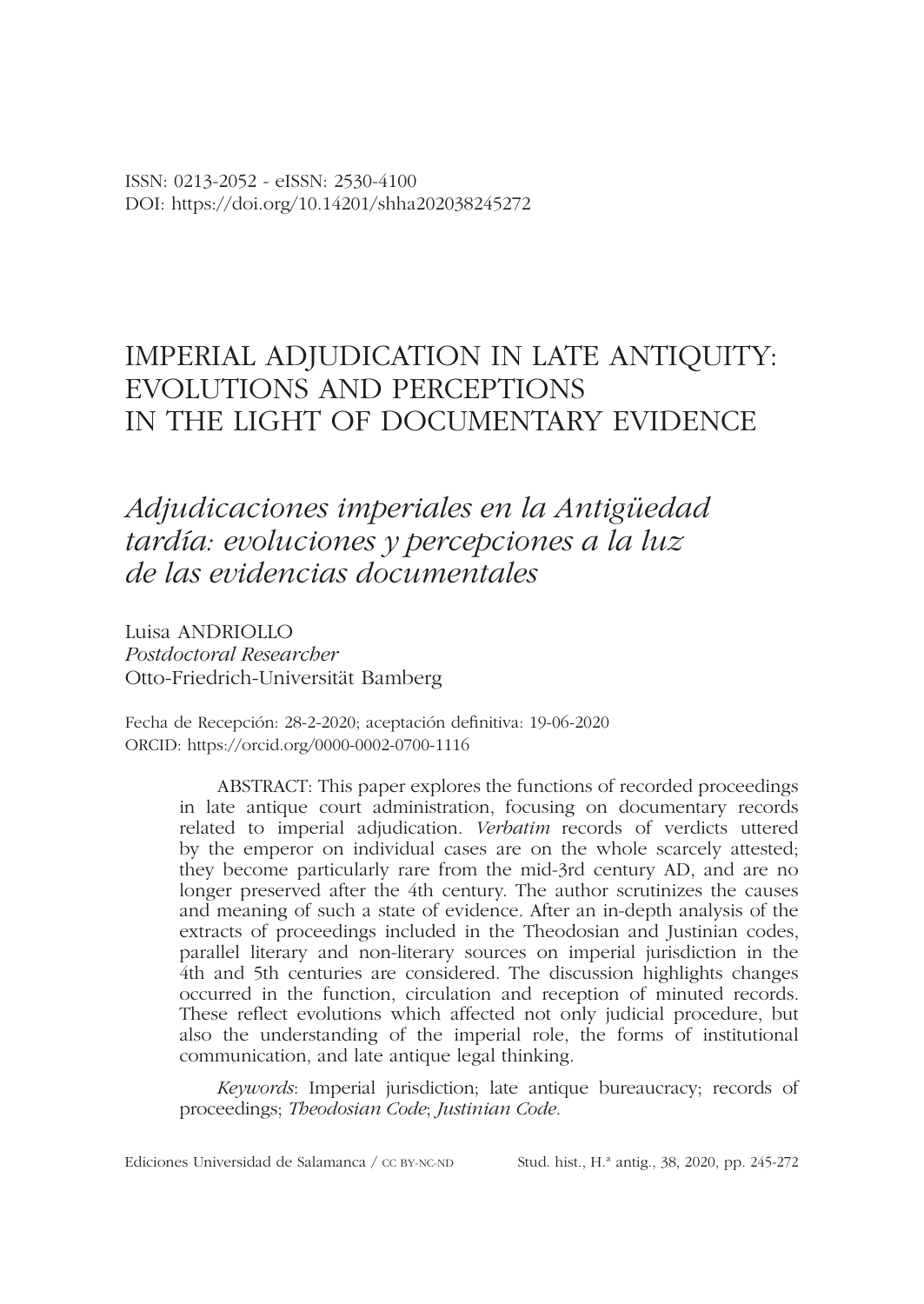RESUMEN: El estudio trata sobre los usos de los registros documentales por parte la administración palatina de la Antigüedad tardía centrándose en las actas relacionadas con la adjudicación imperial. En general, los registros documentales de veredictos pronunciados por el emperador apenas se han conservado; se vuelven especialmente raros a mediados del siglo  $\mu$  y ya no se conoce ninguno después del siglo  $\mu$ . La autora analiza las causas y el signifcado de dicho estado de la documentación. Después de analizar los extractos de actas incluidos en los Códigos de Teodosio y de Justiniano se consideran fuentes paralelas, literarias y no literarias, acerca de la jurisdicción imperial en los siglos iv y v. La discusión destaca los cambios ocurridos en la función, circulación y recepción de los registros documentales. Estos cambios atestiguan las evoluciones que afectaron no solo el procedimiento judicial, sino también la visión de la función imperial, la comunicación institucional y el pensamiento jurídico.

*Palabras clave*: Jurisdicción imperial; burocracia de la Antigüedad tardía; registros documentales; *Código Teodosiano*; *Código de Justiniano*.

#### **ACKNOWLEDGEMENTS**

This article is part of a project that has received funding from the European Research Council (ERC) under the European Union's Horizon 2020 research and innovation programme under grant agreement No 677638. I thank Peter Ridlberger for reading a draft version of this paper and offering helpful advice. All remaining mistakes are my own.

#### 1. Records of proceedings and imperial jurisdiction: state of documentation

It is generally acknowledged that the recourse to written documents and especially *verbatim* records of proceedings acquired growing importance and visibility during late antiquity. Minutes were regularly appealed to as proofs of procedural accuracy and juridical validity, notably in the context of ecclesiastical controversies<sup>1</sup>. This paper is part of a research aiming to assess the role played by the central imperial administration, particularly court bureaucracy, in this shift in attitude towards minuted records. Was this emerging trend in documentary habits anticipated, followed or resisted at the very heart of late Roman imperial power? The assumption underlying this discussion is that evolutions in bureaucratic

1. Harries 1999, 56-59; Graumann 2018. On the development of tachygraphy and Roman imperial bureaucracy see the classic study of TEITLER 1985.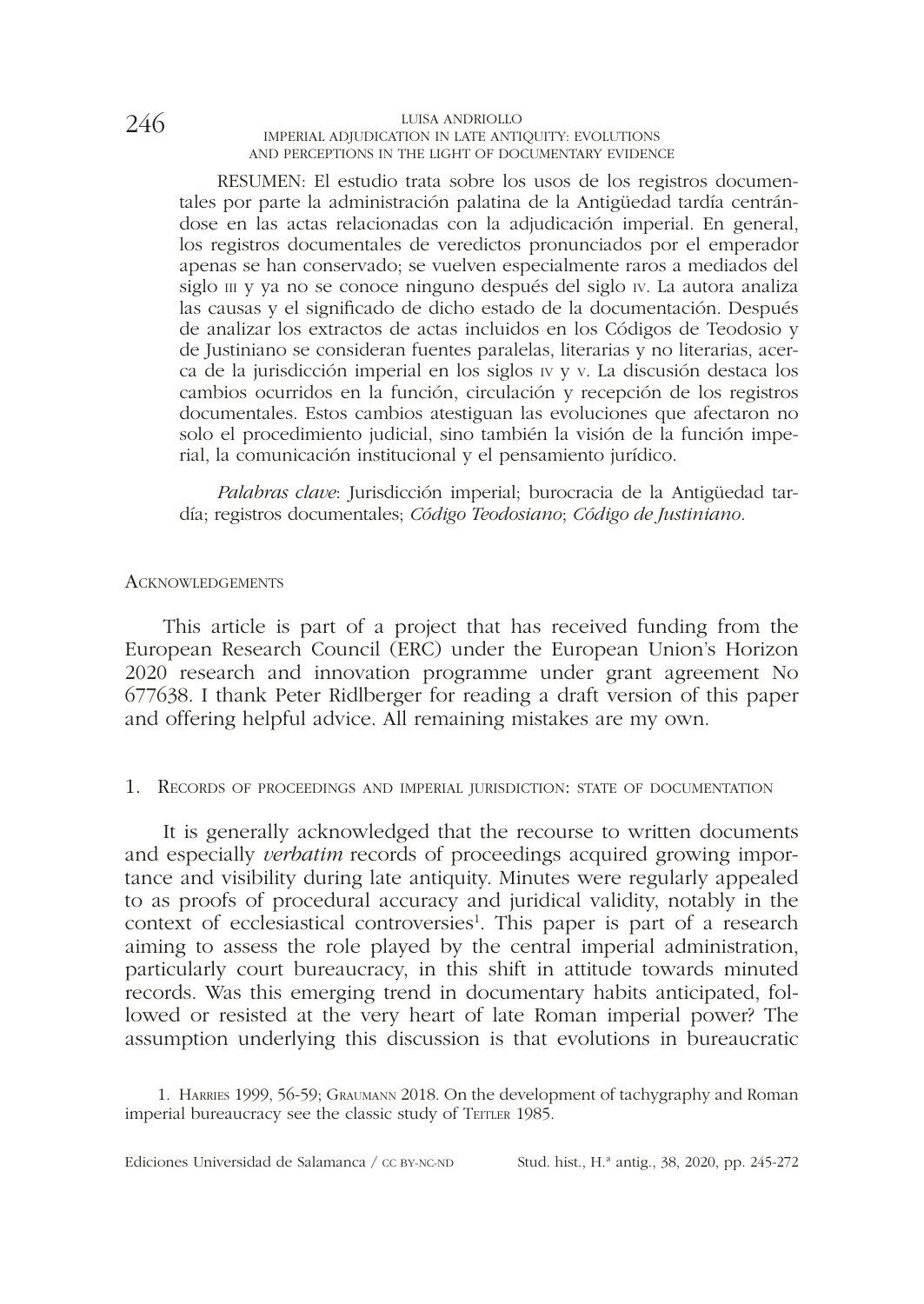practices may betray changes in political culture and in the modes of rule, and contribute casting new light on them.

Documentary records of imperial oral pronouncements are of particular interest for this inquiry. Obviously, the emperor's words were not subject to contestation, nor could his decisions be appealed. This deprived records of imperial utterances of some basic functions performed by minutes in most judicial and polemical contexts<sup>2</sup>. However, other reasons justifed their existence: *in primis* the need to keep track of pronouncements which had inherent normative value, and to enforce them<sup>3</sup>. Beside their specifc juridical content, documents recording imperial oral pronouncements provide clues to the institutional visibility of Roman rulers and its impact on offcial communication. This paper will focus on the production and circulation of such texts in the feld where we most expect to fnd them, that is, imperial jurisdiction.

The giving of justice was an essential constituent of the imperial function, and the emperor's main occupation in peacetime<sup>4</sup>. Historians and scholars of Roman law have investigated from a variety of perspectives the origins, legal foundations, and *modus operandi* of imperial jurisdiction up to the Severan age<sup>5</sup>. The attention devoted to the fate of imperial adjudication thereafter, instead, has been piecemeal<sup>6</sup>. An obvious reason for this is the shrinking of relevant sources, starting from the second half of the 3rd century.

Let us have a preliminary survey of documentary sources which appear to preserve *verbatim* records of cases debated before the emperor. If we consider their global number, varying features and diachronic distribution, some signifcant facts stand out. From the reign of Augustus to the beginning of the 6th century, the global volume of relevant attestations is remarkably reduced. This holds true even when we take into account not only imperial *decreta* or *sententiae* – i.e. verdicts on lawsuits pronounced by the ruler *ex tribunale* – but also oral decisions given out of court *(interlocutiones de plano)* and rulings uttered *in consistorio*, which

2. Harries 1999, 110.

3. As summarized by Ulpian's defnition: *Quodcumque igitur imperator per epistulam et subscriptionem statuit vel cognoscens decrevit vel de plano interlocutus est vel edicto praecepit, legem esse constat. Haec sunt quas vulgo constitutiones appellamus* (Dig. 1.4.1).

4. Millar 1977, 507-537; Honoré 1994, 1-32; Peachin 1996, 79-88.

5. See n. 4 above, and Kelly 1957; Coriat 1997 and 2016; Wankerl 2009; Rizzi 2012; **HURLET 2016.** 

6. The issue of the emperor's judicial competence is touched briefy by Harries 1999, 38-42, and Matthews 2000, 12-17. The subject is approached also in Pergami 2000, 440-462; Dillon 2012; Färber 2014, 67-122.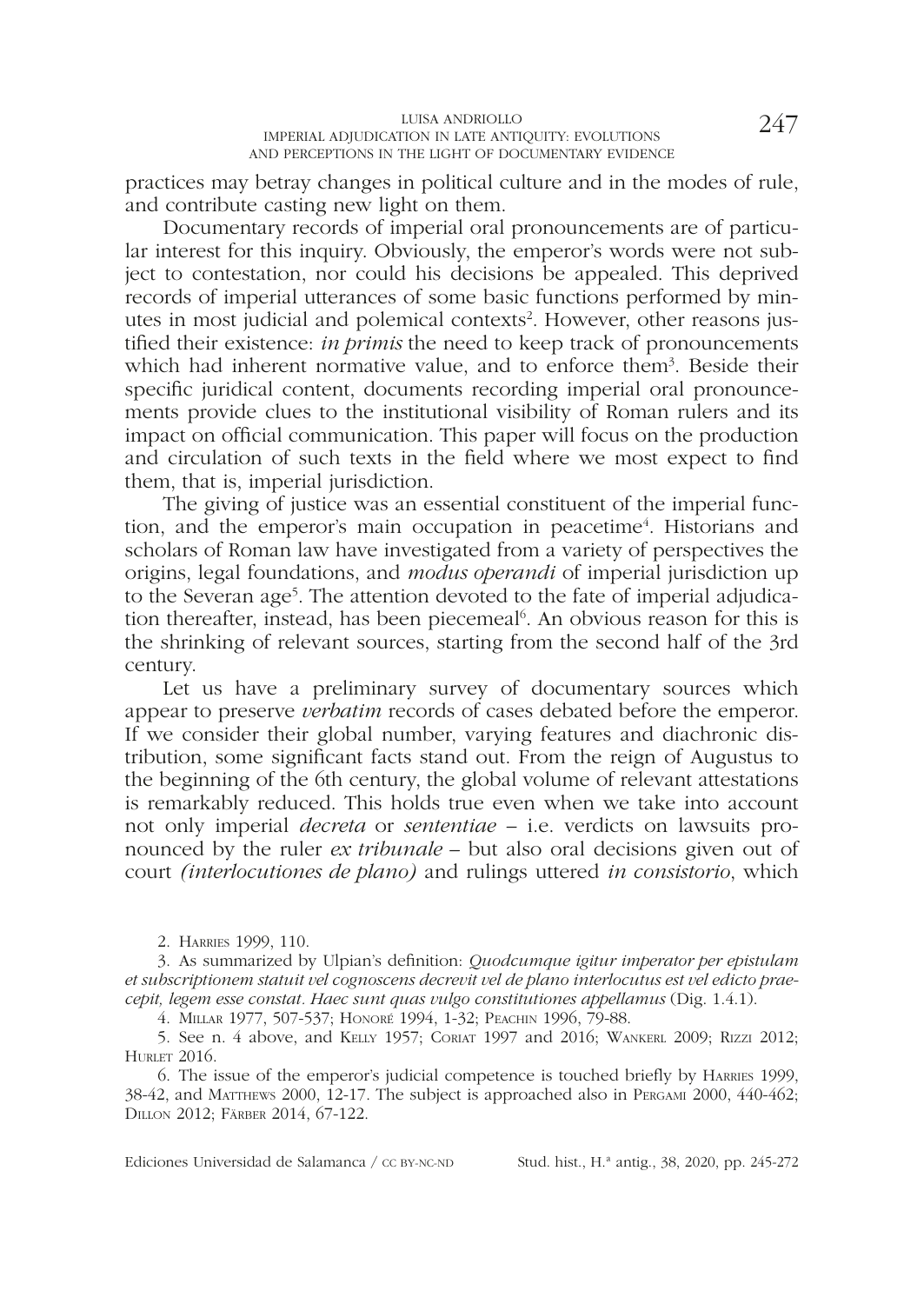can equally be regarded as expressions of the emperor's judicial capacity<sup>7</sup>. As pointed out by Tony Honoré, such oral pronouncements are generally underrepresented in juridical literature: only 4 imperial *decreta* are included in the *Justinian Code*, against 2609 private rescripts and 51 letters<sup>8</sup>. As we shall see, some extracts of imperial judgments can be found also in the *Theodosian Code*. If we add records of proceedings preserved in epigraphic, papyrological and manuscript sources other than legal codes, we would still gather less than 30 attestations<sup>9</sup>.

The forms of circulation and transmission of these documents, and their variations over time are also signifcant. Up to the early 3rd century, documents recording lawsuits debated before Roman emperors are known through a small number of inscriptions and a larger amount of papyri; reports of imperial judicial decisions in the writings of the jurists might also have drawn on court records<sup>10</sup>. After the Severan age, no such document is preserved in epigraphic or papyrological sources. From this time onwards, all available evidence consists in a handful of extracts of proceedings included in the *Theodosian* and the *Justinian Code*11. The last known record of an orally delivered imperial decree is reported in *Cod. Theod*. 4.20.3 and dated to 386.

The features of this documentation raise a number of questions. In the frst place, we are faced with issues concerning the identifcation of relevant sources and their interpretation as *verbatim* records of judicial proceedings. In some cases, the fragmentary state of these documents and their brevity may indeed raise doubts as to whether they really recorded orally delivered pronouncements and actual imperial hearings. Under the Principate, the larger number and variety of available documents allow comparisons, getting insights into the judicial procedures and the editorial work associated with the production, copying and circulation of minutes. For later periods, the exclusive dependence on the work of the Theodosian and Justinian compilers, who deliberately reduced imperial constitutions

7. Nörr 1983. Coriat 1997, 98-99, considers imperial decisions pronounced *de plano* as *decreta* to all effects. According to Moreno Resano 2003, imperial *interlocutiones* were always judicial, as they were pronounced *ex imperio* and had the force of law.

8. Honoré 1994, 28.

9. I have counted 23 texts which seemingly reproduce records of judicial proceedings presided over by the emperor. One may wish to include in the discussion also sources of dubious interpretation, like the Severan *apokrimata*, the so-called *Acta Alexandrinorum* and the *Hadriani sententiae*. A global presentation of sources on imperial oral pronouncements is the subject of forthcoming study.

10. The interpretation of juridical writings and their possible documentary sources is a subject of debate: VOLTERRA 1971, 983-1001, and RIZZI 2012, 15-133.

11. Commented below.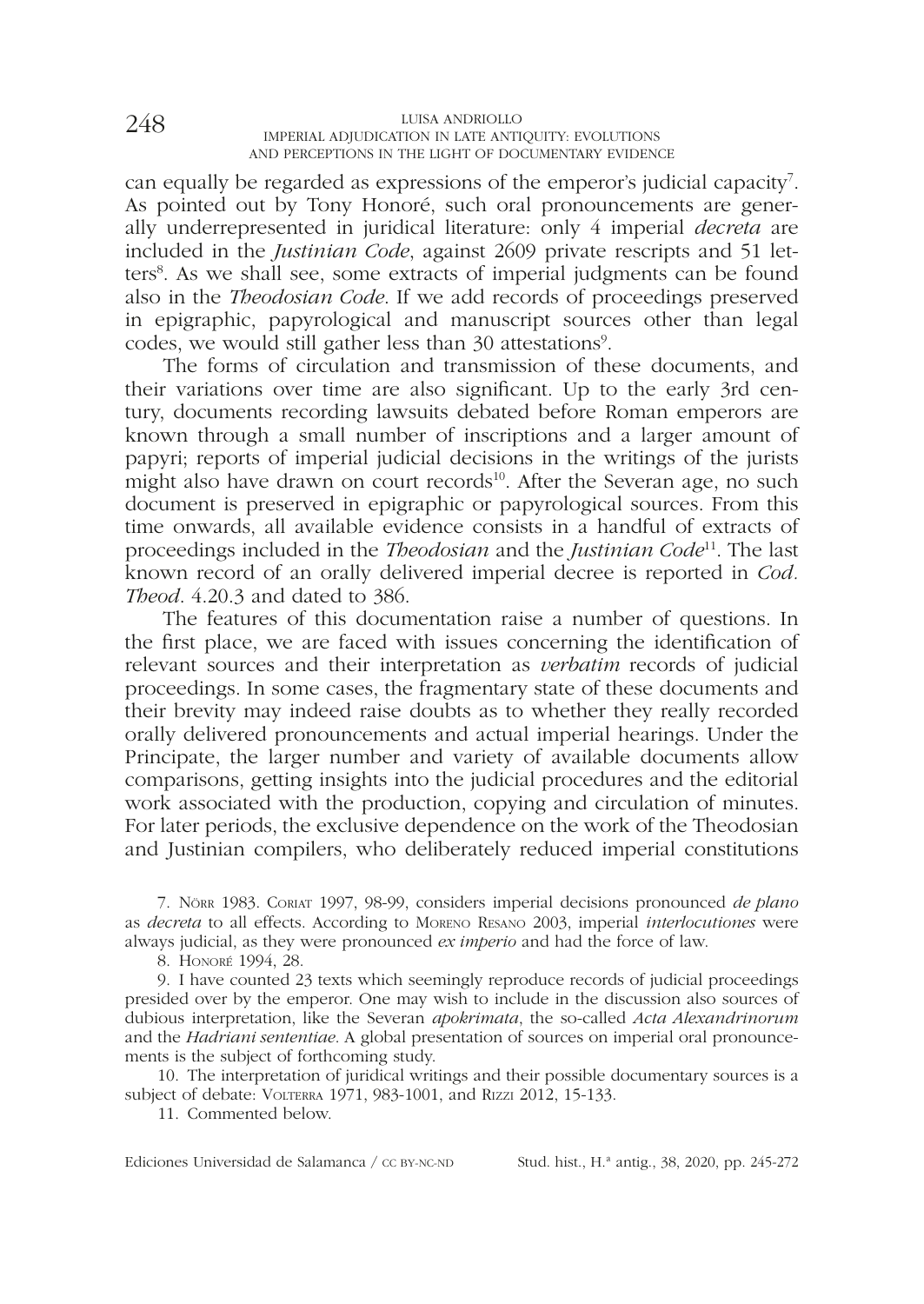to their normative content, suppressing any additional details, makes it harder to reconstruct the circumstances and procedures behind imperial pronouncements. At any rate, the shrinking in number of sources and their ultimate disappearance at the end of the 4th century call for explanation. Is this state of our evidence an effect of editorial policies adopted by late antique compilers? Does it betray an evolution in the way records were made, circulated and used? Or does it point to substantial changes in the practice of imperial adjudication? To answer these questions, I will examine extracts of judicial proceedings from the 3rd and 4th centuries preserved in law codes. After discussing their content and form, I will contextualize them against the background of other sources referring to imperial jurisdiction in late antiquity, including imperial legislation and literary texts.

2. Extracts of proceedings and imperial adjudication in the Theodosian and Justinian codes

The earliest relevant passage is a pronouncement ascribed to Philip the Arab, reported in the *Justinian Code* (*Cod. Iust*. 7.26.6). The same code includes three verdicts dating back to the frst Tetrarchy (*Cod. Iust*. 9.1.17, 9.47.12 and 10.48.2). Two rulings issued by Constantine the Great (*Cod. Theod*. 8.15.1 and 7.20.2) and one by Julian (*Cod. Theod.* 1.22.4) are preserved in the *Theodosian Code*. We have two more decisions attributed to the imperial *collegium* of Gratian, Valentinian II and Theodosius I (*Cod. Theod*. 1.22.4 and 11.39.8), and one to Theodosius I alone (*Cod. Theod*. 4.20.3). The identifcation of these passages as extracts of recorded proceedings is based on two distinctive elements: 1) the apparent inclusion of dialogues and speeches in direct form, involving the emperor and dealing with juridical problems; 2) references to the fact that these passages were drawn from imperial *acta*, typically included in the initial protocol.

#### *2.1. Content and case matter*

Only four of these texts, all dating from the rules of Diocletian and Constantine, explicitly refer to the presence of individuals and groups who act as interlocutors of the ruler. Records of Diocletianic pronouncements show that litigations could involve collectivities and specifc categories of people; these texts suggest that imperial audiences could unfold – at least on some occasions – before a quite large audience, implying different degrees of publicity. *Cod. Iust.* 9.47.12, for instance, reports a statement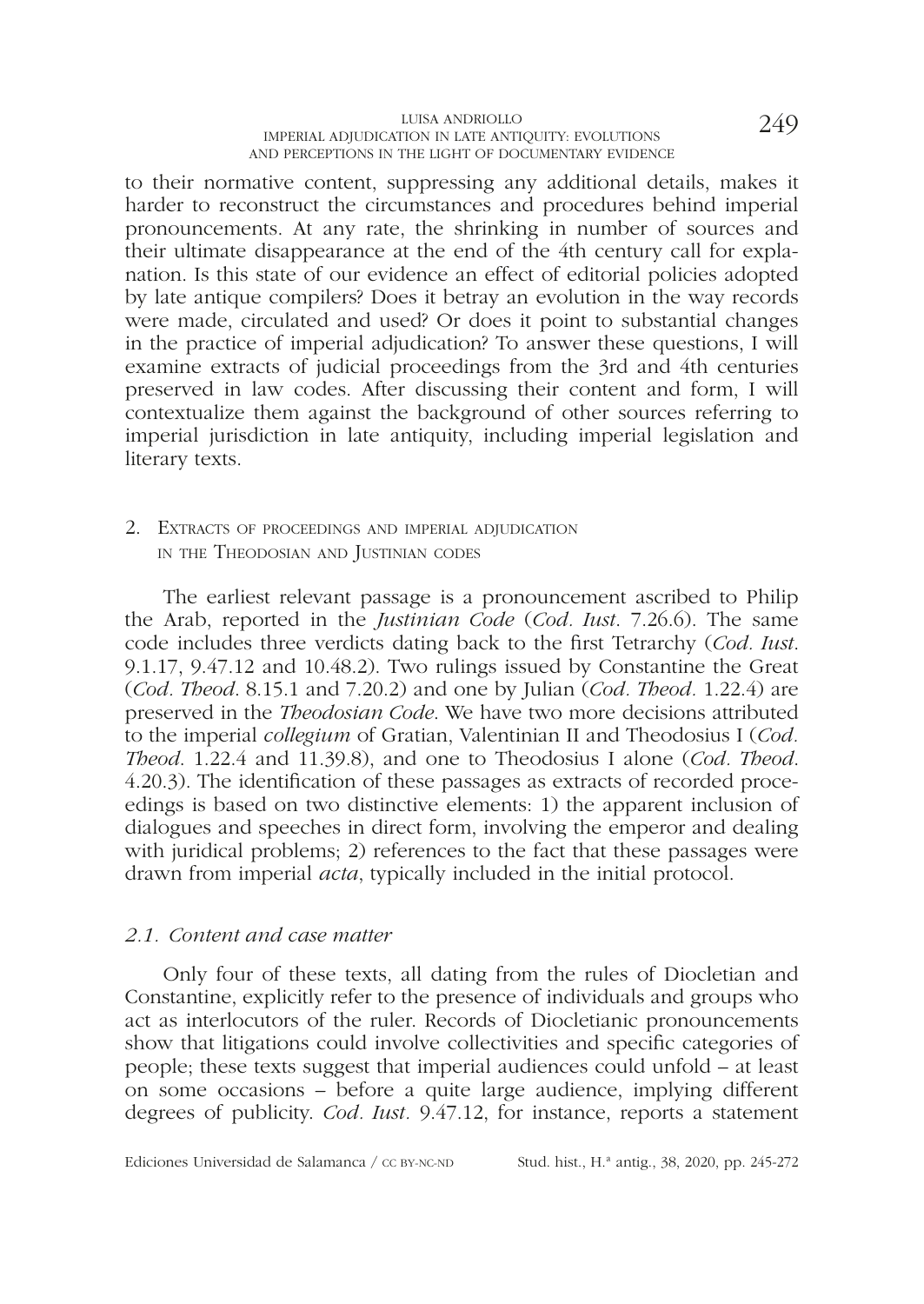attributed jointly to Diocletian and Maximianius, which protected the sons of decurions from any condemnation *ad bestias*.

Imp. Diocletianus et Maximianus AA. in consistorio dixerunt: *Decurionum flii*  non debent bestiis subici. **cumque a populo exclamatum est iterum dixerunt**: *Vanae voces populi non sunt audiendae: nec enim vocibus eorum credi oportet, quando aut obnoxium crimine absolvi aut innocentem condemnari desideraverint.* SINE DIE ET CONSULE.

The Emperors Diocletian and Maximian Augusti said in the *consistorium*: «The sons of decurions must not be thrown to beasts.» And since the people cried out, they added: «No attention should be given to the vain remonstrances of the populace; for it is not reasonable to lend credence to their clamours, when they wish a criminal to be freed, or an innocent to be condemned.» Without date and designation of consul<sup>12</sup>.

This imperial decision concerned the privileges of decurions' sons in relation to capital punishments. Here, an issue concerning criminal procedure and status prerogatives is said to be settled by the emperor *in consistorio*. This mention of the consistory has been regarded either as an anachronism to indicate the imperial *consilium*, or as an early reference to a space within the imperial residence where imperial jurisdiction was exercised<sup>13</sup>. At any rate, the attendance of a popular audience was not excluded, at least at the moment when the imperial verdict was announced: the text reports the protests of the populace in indirect form, as well as the imperial reply that no credit shall be given to such *vanae voces*. Tough the imperial statements, as reported in the code, express general principles of action, they likely originated from the examination of a specifc case – possibly the reversal of a condemnation in appeal. On another occasion, the presence of a specifc group of citizens, the *principales* from Antioch, is recorded along that of individual plaintiffs (*Cod. Iust.* 10.48.2):

Pars actorum Diocletiani et Maximiani AA. id. Febr. …. inductis Firmino et Apollinario et ceteris principalibus Antiochensium adstantibus Sabinus dixit: ..... Diocletianus: *Certis dignitatibus data a nobis indulgentia est munerum civilium et personalium, id est his, qui aut ex protectoribus sunt aut ex praepositis. Ii ergo ad munera personalia aut civilia non vocabuntur.*

Extracts from the acts of Diocletian and Maximian Augusti, on the Ides of February. […] After Firminus and Apollinarius had been led in, and while the other *principales* of Antioch were standing by, Sabinus said: … Diocle-

12. All translations, if not otherwise stated, are mine.

13. Corcoran 2000, 255-256; *contra* Färber 2014, 79-80 and 100-101.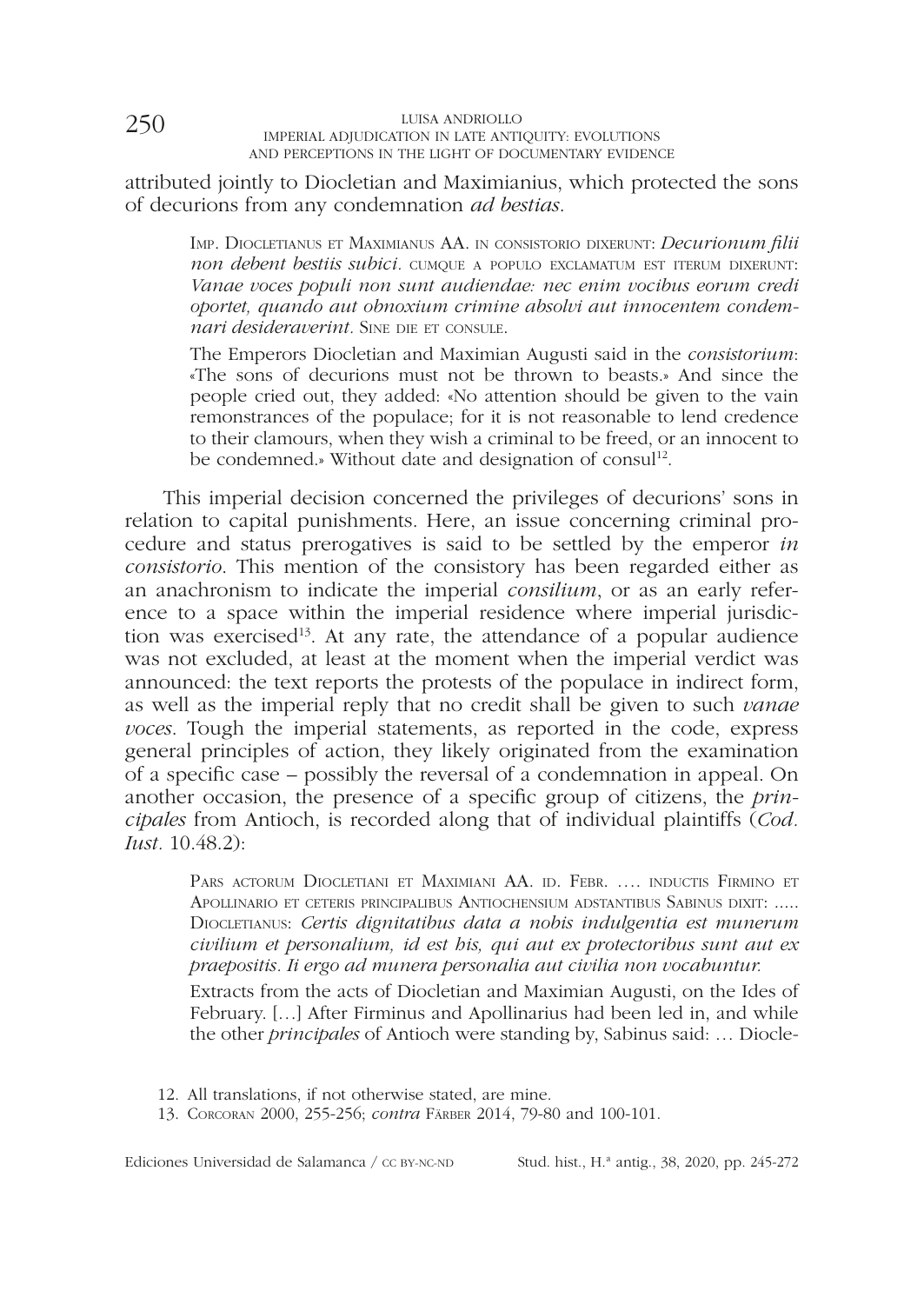#### $\begin{array}{cc} \text{LUSA ANDRIOLLO} & \text{LUMER} & \text{LUMER} \\ \text{LUMPERIAL ADJUDICATION IN LATE ANTIQUITY: EVOLUTIONS & \text{LUMER} & \text{LUMER} \\ \end{array} \qquad \begin{array}{c} \text{LUMER} \\ \text{LUMER} \\ \text{LUMER} \end{array} \qquad \qquad \begin{array}{c} \text{LUMER} \\ \text{LUMER} \end{array} \qquad \begin{array}{c} \text{LUMER} \\ \text{LUMER} \end{array} \qquad \begin{array}{c} \text{LUMER} \\ \text{LUMER} \end{array} \qquad \begin{array}{c$ AND PERCEPTIONS IN THE LIGHT OF DOCUMENTARY EVIDENCE

tian (said): We have granted exemption from civic and personal services to specifc dignities, that is, to those ranking among the *protectores* and *praepositi*. Therefore, they shall not be called to discharge personal or civic services.

There is no agreement about the exact nature of this audience. An imperial *cognitio* might have been solicited by some concerned individuals (the Firminus and Apollinarius named in the text?), to invalidate their nomination in the *ordo decurionum* and the resulting imposition of *munera*, in first instance or appeal<sup>14</sup>. Alternatively, their reclamations might have been heard by Diocletian in the context of an administrative (and not properly judicial) procedure; in this case, the Antiochene *principales* would act as an interested audience, not as opponents in a lawsuit<sup>15</sup>.

Constantine the Great also granted audiences to both groups and individuals. The imperial audience recorded in *Cod. Theod.* 7.20.2 takes place in a legionary camp, with the participation of military officers, a group of veterans soliciting fscal privileges, and their spokesman Victorinus16. In *Cod. Theod.* 8.15.1 a woman named Agrippina protests the lawfulness of a purchase made by herself and one Codia against the claims of the imperial fiscus<sup>17</sup>. The protocol frame is completely lost; only the dialogue between Constantine and Agrippina is preserved:

*…. Agrippina d(ixit): τῶ τόπῳ ἐκεινῳ ούκ ἐπαγάρχει. Constantinus A. d(ixit): Sed iure continetur, ne quis in administratione constitutus aliquid compararet, unde quidem nihil interest, an in suo pago an in alieno comparavit, cum constet contra ius eundem comparasse. Et adiecit: ignoratis fscale affci totum, quidquid administrantes comparaverint? Agrippina dixit: τοῦ τόπου ἐκεἰνου πραιπόσιτος ούκ ἦν. ἐγώ ἠγόρασα παρὰ τοῦ ἀδελφοῦ αύτοῦ, ἴδε αἱ ὠναἰ. Constantinus A. d(ixit): recipient a venditore Codia et Agrippina competens pretium.*

…. Agrippina said: «He was not pagarch in that district». Constantine Augustus said: «But it is established by law that nobody holding an office in the public administration shall purchase anything. Hence it makes no difference whether he purchased it in his own district *(pagus)* or in the district of another, since it is obvious that he made the purchase against the law.» And he added: «Do you not know that whatever administrators

14. Corcoran 2000, 254-255.

15. BIANCHINI 1975, particularly 342.

16. The location and date of events are debated: Barnes 1982, 69, n. 102; Corcoran 2000, 257-259; Connolly 2010, 96-97. English translation and commentary in Andriollo 2018, 84-90.

17. Bianchini 1984; Corcoran 2000, 259-260 and 2006, 41-42. Surprisingly, Matthews 2000, 16 n. 14 and 172, considers this text the copy of a private rescript.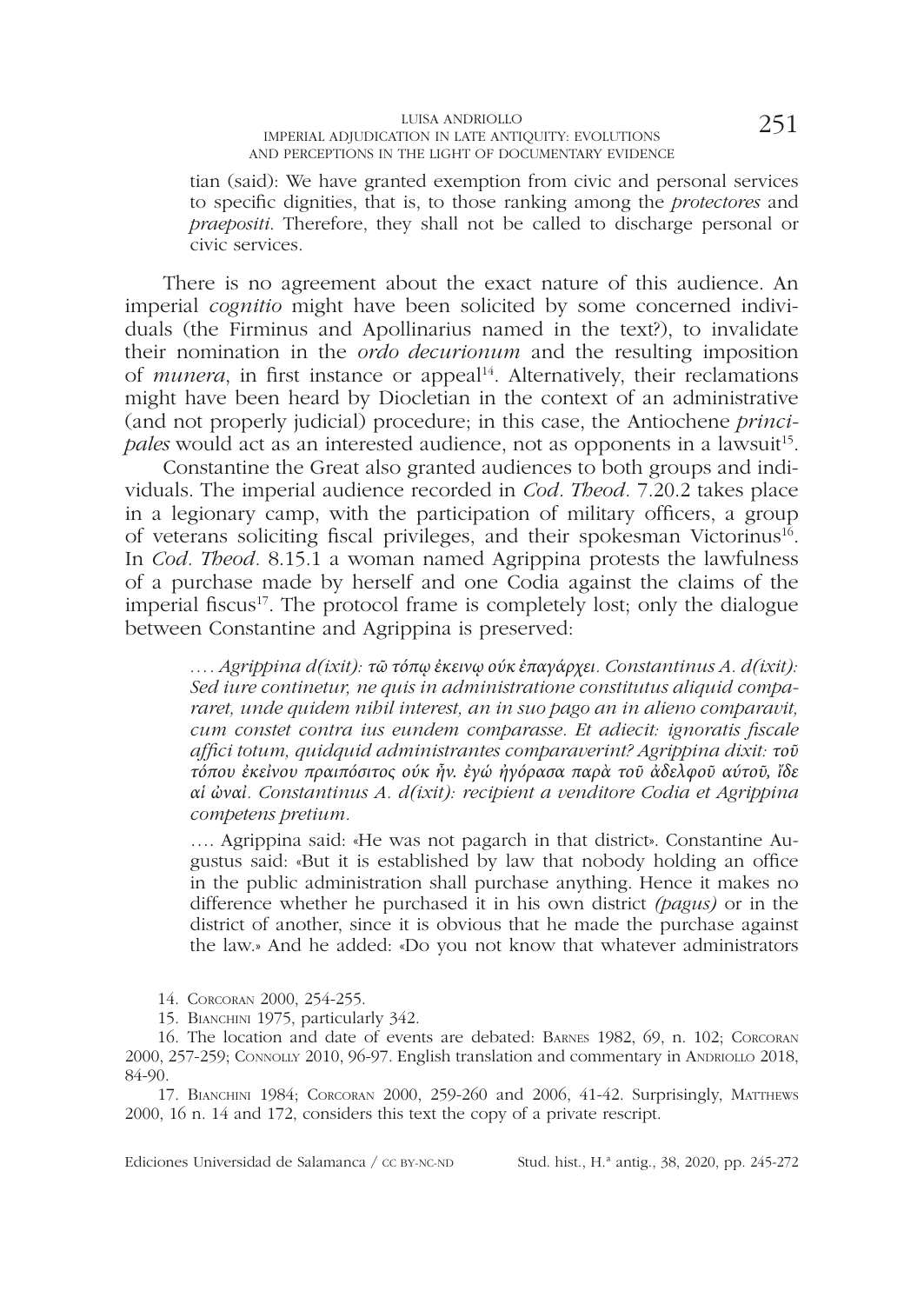purchase is made the property of the fscus?» Agrippina said: «He was not the *praepositus* of that district. I made the purchase from his brother. Here is the deed of sale.» Constantinus Augustus said: «Codia and Agrippina shall recover the legal price from the vendor.»

In other cases, the text reported in the codes does not include any dialogic interaction. However, what remains of the protocol hints at discussions which preceded the imperial decision, or at the oral delivery of the latter. This seems to be the case for *Cod. Iust.* 7.26.6:

Imp. Philippus A. cum consilio collocutus dixit: *Cum sit probatum rem pignori fuisse obligatam et postea a debitore distractam, palam est non potuisse eam quasi furtivam usucapi. SINE DIE ET CONSULE* 

Philip Augustus, after discussing with the council, said: «Since it has been proven that the property was pledged and afterwards sold by the debtor, it is clear that, being, as it were, stolen, it cannot be acquired by usucaption.» Without date and designation of consul.

Here, the concerned parties are not named, and the verdict issued by Philip the Arab is introduced in as general terms as possible. Yet, references to the deliberative process and to proofs of an invalid sale suggest that the Philip's pronouncement addressed a specifc case discussed in the imperial council. This could be a fnal judgment pronounced at the end of an imperial *cognitio*. *Cod. Iust.* 9.1.17 reports the extract of a sentence formally ascribed to Diocletian and Maximian:

Pars sententiae eorundem AA. et CC. datae <sup>v</sup> id. Ian. Diocletiano vii et Maximiano vi AA. conss. *Iniquum et longe a beatitudine saeculi nostri esse credidimus, ut Thaumastus accusandi eius haberet facultatem, in cuius domo eum, licet ingenuum, a prima tamen aetate fuisse constabit. Quare ex nomine Thaumasti mentio super confictu criminali Symmacho conquiescat. Si quam sane civilem petitionem idem Thaumastus sibi competere confdit, iudicio praesidiali poterit experiri.*

Extract of the sentence of the same Augusti and Caesars, given on the ffth day before the Ides of January, under the consulship of the Augusti Diocletian, for the seventh time, and Maximian, for the sixth time [9 January 299]. We have considered it unjust and far from consonant with the felicity of Our era that Thaumastus shall have the possibility to accuse the man in whose house, notwithstanding being freeborn, he demonstrably lived from his infancy. Therefore, any criminal prosecution against Symmachus on the part of Thaumastus shall stop. If, however, said Thaumastus believes that he has any grounds for a civil action, he can turn to the governor of the province for judgement.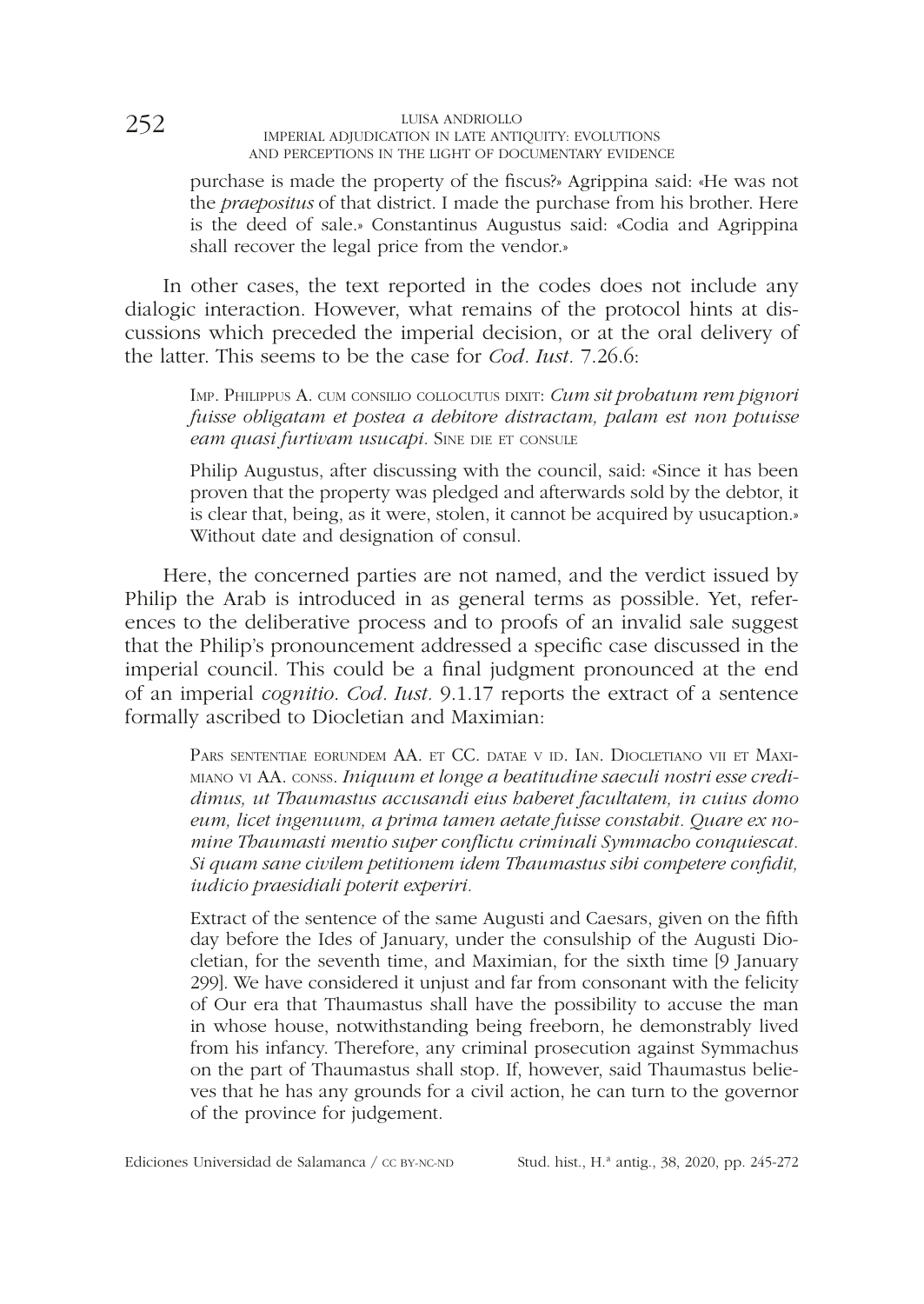The Augusti deliver a partial verdict on the admissibility of a lawsuit: they defnitely deny the right of one Thaumastus to bring a criminal charge against Symmachus, but they allow him to initiate a civil action before the provincial governor. We do not know whether the case had been referred to the emperor by a lower judge for consultation and preliminary assessment, or if Symmachus had appealed to the imperial tribunal. The wording of the *sententia*, with the rhetorical appeal to equity as a guiding principle of imperial action, would ft well an originally written statement.<sup>18</sup> This, however, does not rule out the possibility that the parties were present at the moment when the judgment was pronounced or rather read out by the emperor.<sup>19</sup>

Later constitutions are more laconic. Texts from the second half of the 4th century are almost invariably labelled *pars actorum*, with the specifcation that the discussions recorded took place *in consistorio*: the consistory of Julian in Constantinople in *Cod. Theod.* 11.39.5, of Gratian in *Cod. Theod*. 1.22.4 and of Theodosius I in *Cod. Theod.* 11.39. 8. Only *Cod. Theod.* 4.20.3 presents a variation in the opening formula: Emperor Theodosius I is said to have pronounced a statement *apud acta*. *Cod. Theod*. 11.39.5 mentions some of the members of Julian's consistory by name:

Pars actorum habitorum aput imperatorem Iulianum Augustum Mamertino et Nevitta conss. X Kal. April. Constan(tino)p(oli) in consistorio: adstante Iovio viro clarissimo quaestore, Anatolio magistro officior(um), Felice com(ite) sacrarum largitionum. Et cetera. Imp. Iulianus A. D(IXIT): *Τηνικαῦτα γραμμάτια μεγάλην ισχὺν ἔχει, ὅταν περὶ αὐτῶν τῶν γραμματίων μὴ ἀμφισβήτησις ἐξ ἄλλων ὀφείλει βεβαιοῦσθαι.*

Part of the proceedings held before the emperor Julian Augustus, under the consulship of Mamertinus and Nevitta, on the tenth day before the kalends of April at Constantinople, in the consistory [23 March 362]. In the presence of the quaestor Jovius, *vir clarissimus*, Anatolio, master of the offces, and Felix, count of the sacred largesses. After other things. Emperor Julian Augustus said: «Written instruments [only] possess great force as long as there is not some doubt regarding these written instruments which requires support from other (written proofs).»

Elsewhere the consistory is evoked only in general terms, as the setting for imperial pronouncements, with no specifc information about its composition. Here are the concerned passages:

18. Corcoran 2000, 257.

19. Cod. Theod. 11. 30.40 (a. 383): a sentence, to be considered a fnal one, had to be read from a written tablet. The practice was in already use in Severan times, as attested by P.Oxy. LI 3614 (judgment pronounced by Septimius Severus: below, 255, n. 23)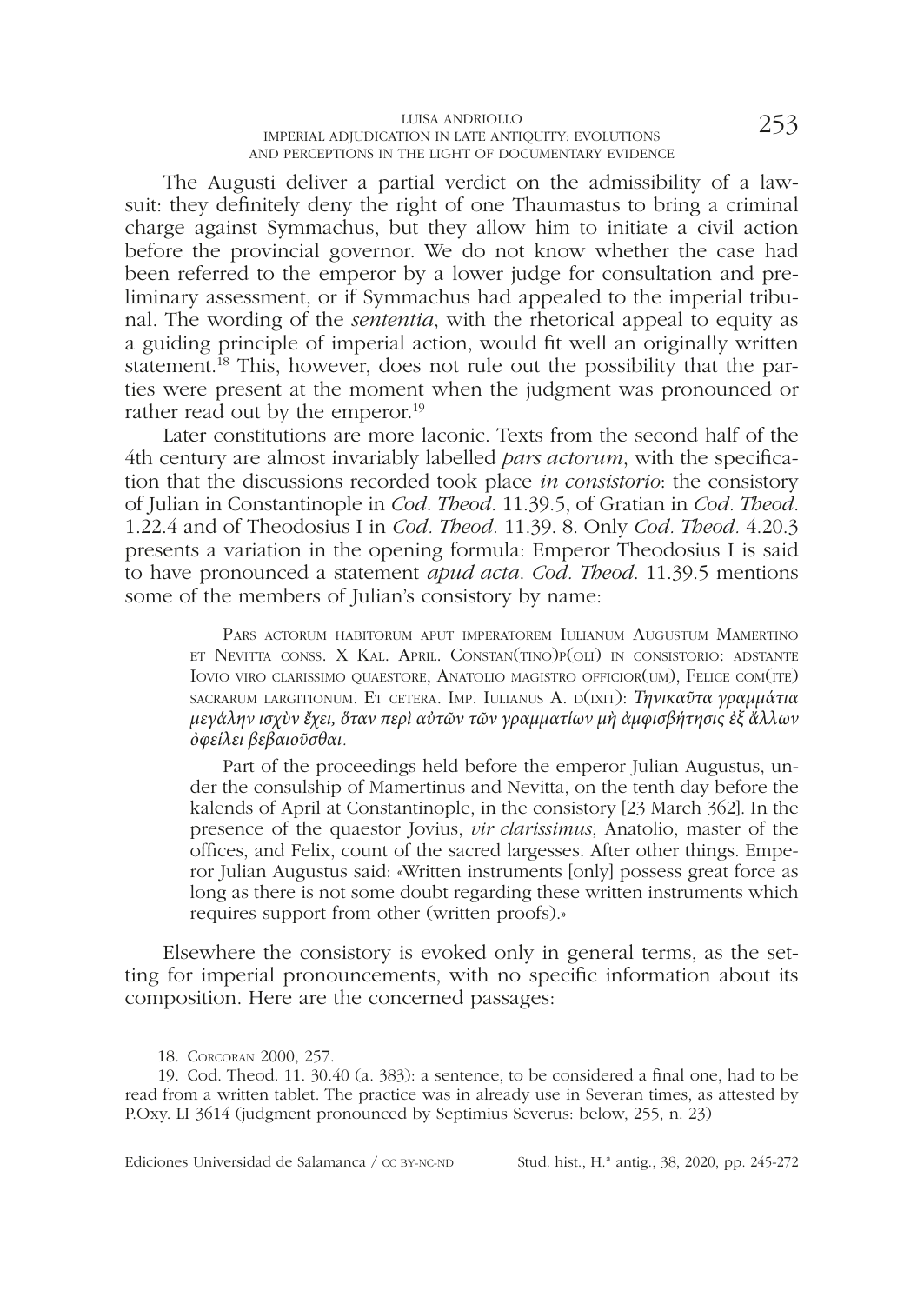*Cod. Theod.* 1.22.4: Imppp. Grat(ianus), Valent(inianus) et Theod(osius) AAAA. Pars actorum habitorum in consistorio Gratiani A. Gratianus A. dixit: *Det operam iudex, ut praetorium suum ipse conponat. Ceterum neque comiti neque rectori provinciae plus aliquid praestabitur, quam nos conces*simus in annonis seu cellariis. Et cetera. Actum in consistorio Merobaude ii et Saturnino vv. cc. conss.

Emperors Gratian, Valentinian and Theodosius Augusti. Part of the proceedings held in the consistory of Gratian Augustus. Gratian Augustus said: «The *iudex* [here: probably praetorian prefect] shall take care of providing supplies for his *praetorium*. Furthermore, neither to a *comes* nor to a *rector* [governor] of a province will be provided anything more than what we granted in subsistence allowances (*annona*) and cellar provisions.» And other things. Done in the consistory under the second consulship of Merobaude and in the consulship of Saturninus, *viri clarissimi* [383].

*Cod. Theod.* 11.39.8 (= *Cod. Iust.* 1.3.7): Pars actorum habitorum in consistorio aput imperatores Gratianum, Valentinianum et Theodosium cons. Syagri et Eucheri die III kal. iul. Constantinop(oli). in consistorio imp. Theod(osius) A.  $D(XIT)$ : *episcopus nec honore nec legibus ad testimonium flagitatur*. IDEM DIXIT: episcopum ad testimonium dicendum admitti non decet, nam et per*sona dehonoratur et dignitas sacerdotis excepta confunditur.*

Part of the proceedings held in the consistory, before the emperors Gratian, Valentinian and Theodosius. Under the consulship of Syagrius and Eucherius, on the third day before the kalends of July in Constantinople [29 June 381]. The emperor Theodosius Augustus said in the consistory: «A bishop is not required either by honour or by law to act as witness.» The same (emperor) said: «It is not ftting for a bishop to be admitted to give testimony: indeed, his person is dishonoured thereby and the privileged dignity of episcopacy is demeaned.»

Cod. Theod. 4.20.3: APUD ACTA IMP. THEOD(OSIUS) A. D(IXIT): *In omni cessione professio sola quaerenda est. Idem d(ixit): In omni cessione suffcit voluntatis sola professio. Dat. Kal. Mai. Honor(io) n. p. et Evodio coss.*

Emperor Theodosius Augustus declared for the official record: «In every cession of goods a public declaration alone shall be required.» The same (emperor) said: «In every cession of goods the declaration of intent alone is suffcient.» Given on the kalends of May, under the consulship of emperor designate Honorius and Evodius [1 May 386].

The tendency to extract from a particular imperial decree a general normative principle, recasting it in the form of a self-suffcient constitution is especially conspicuous in these texts. Julian's and Theodosius I's decisions concern issues of court procedure: the validity of written instruments (γραμμάτια) in lawsuits (*Cod. Theod*. 11.39.5) and the testimony of bishops (*Cod. Theod*. 11.39.8 = *Cod. Iust*. 1.3.7). Gratian stated on the allocation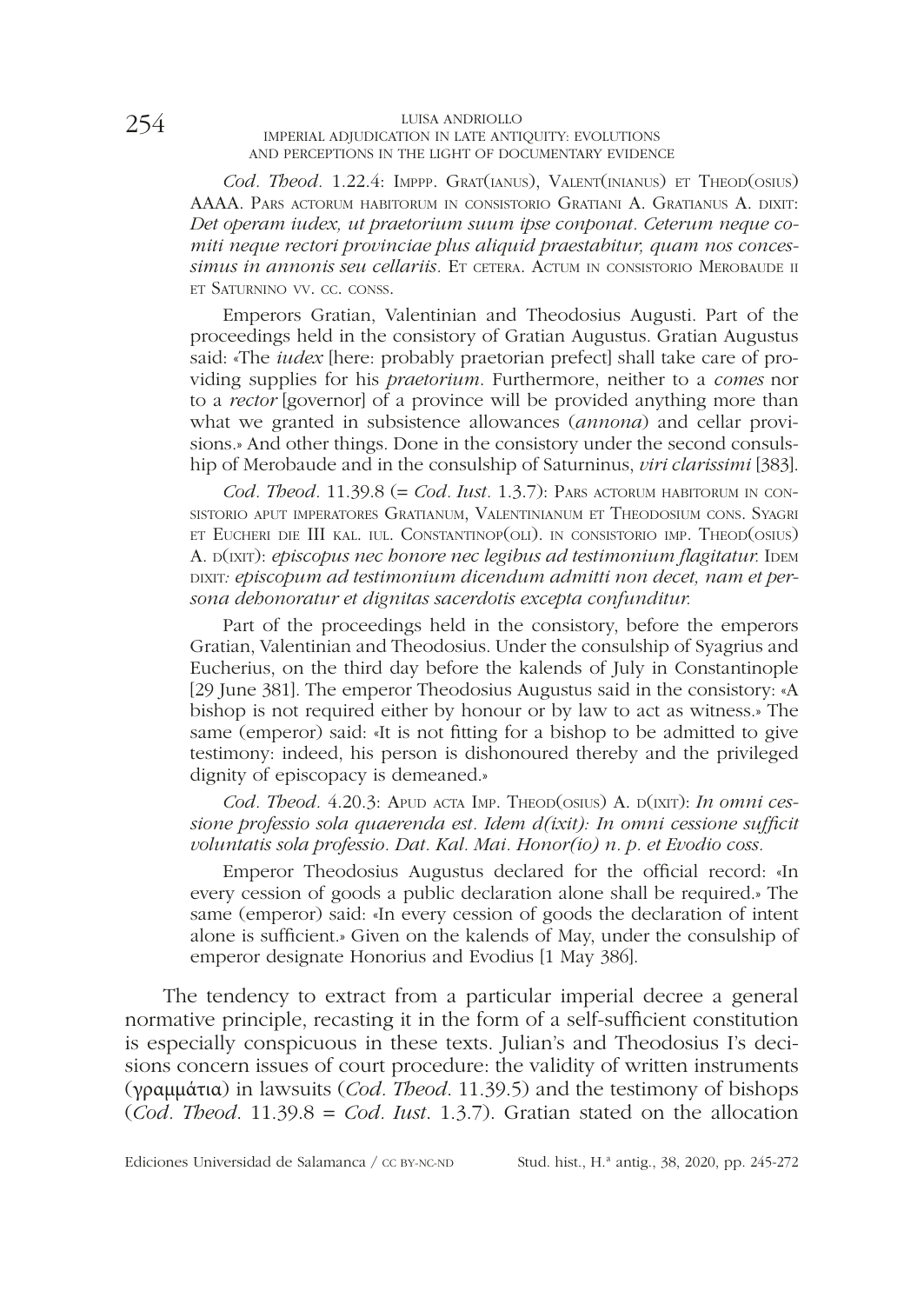of provisions to provincial governors (*Cod. Theod*. 1.22.4). Theodosius I clarifed what acts were required for a cession of goods to be valid (*Cod. Theod.* 4.20. 3). Though these rulings probably stemmed from the discussion of individual cases, their formulation glosses over the circumstances under which these were brought to the attention of the ruler. No internal hint permits to know whether appellants were allowed to plead their cause in the consistory, or cases were discussed behind closed doors, on the basis of written documents and reports made by delegate officers.<sup>20</sup> It cannot even be excluded that fragments of the *acta consistorii* included in the codes reported imperial pronouncements elicited by means of written queries and petitions sent by provincial magistrates and private individuals respectively.21 Some of these requests could be examined in the consistory, and imperial statements on such matters could be recorded as *interlocutiones* in the acts of the consistory's sessions. The latter may have served as preparatory notes for the elaboration of offcial replies. It has also been suggested that extracts of the consistory records could be forwarded to officials as complements to imperial letters and official instructions.22 As an alternative, the passages considered might refer to the fnal validation in the consistory of decisions previously debated and agreed upon, through their reading by the emperor: this action might have been recorded *apud acta* in the form of a normative oral pronouncement.<sup>23</sup>

#### *2.2. Procedure and circulation of records*

A certain diversity in the nature of the cases addressed and, accordingly, in the procedures applied is discernible. Several felds of jurisdiction are represented: private law, particularly regulations concerning the acquisition and alienation of property, as well as administrative and procedural

20. See *Cod. Theod*. 12.12.10 (a. 385) on the hearing of provincial delegations by the praetorian prefect, who would report claims to the emperor. A fnal decision was to be reached by the ruler in the consistory.

21. Harries 1999, 47-53; Dillon 2012, 196-213.

22. Riedlberger 2020, 210-211. If the *data* mention is a mark of emission, as argued by In. 2020, 247, its presence in *Cod. Theod.* 4.20.3 would confirm that copies of minutes were sent out as items of official correspondence.

23. Cf. *Cod. Iust.* 1.14.8 (a. 446) and Honoré 1998, 13-14. The passages examined present the verb *dixit*, not *recitavit*; however, other sources show that the reading of a written provision may be introduced by a verb of speaking: see ANDRIOLLO 2018 on *Cod. Theod.* 7.20.2, and P. Oxy. LI 3614: Σεουήρω καὶ Οὐϊκτωρείνω ὑπάτοις πρὸ μιᾶς νωνῶν [...] ἐν Ἀλεξανδρείᾳ. Μετ᾽ἄλλα. Καῖσαρ σκεψάμενος μετὰ τῶν φίλων τῇ πατρίῳ φωνῇ ἀπεφήνατο, ἀναγνοὺς ἐκ βιβλίου...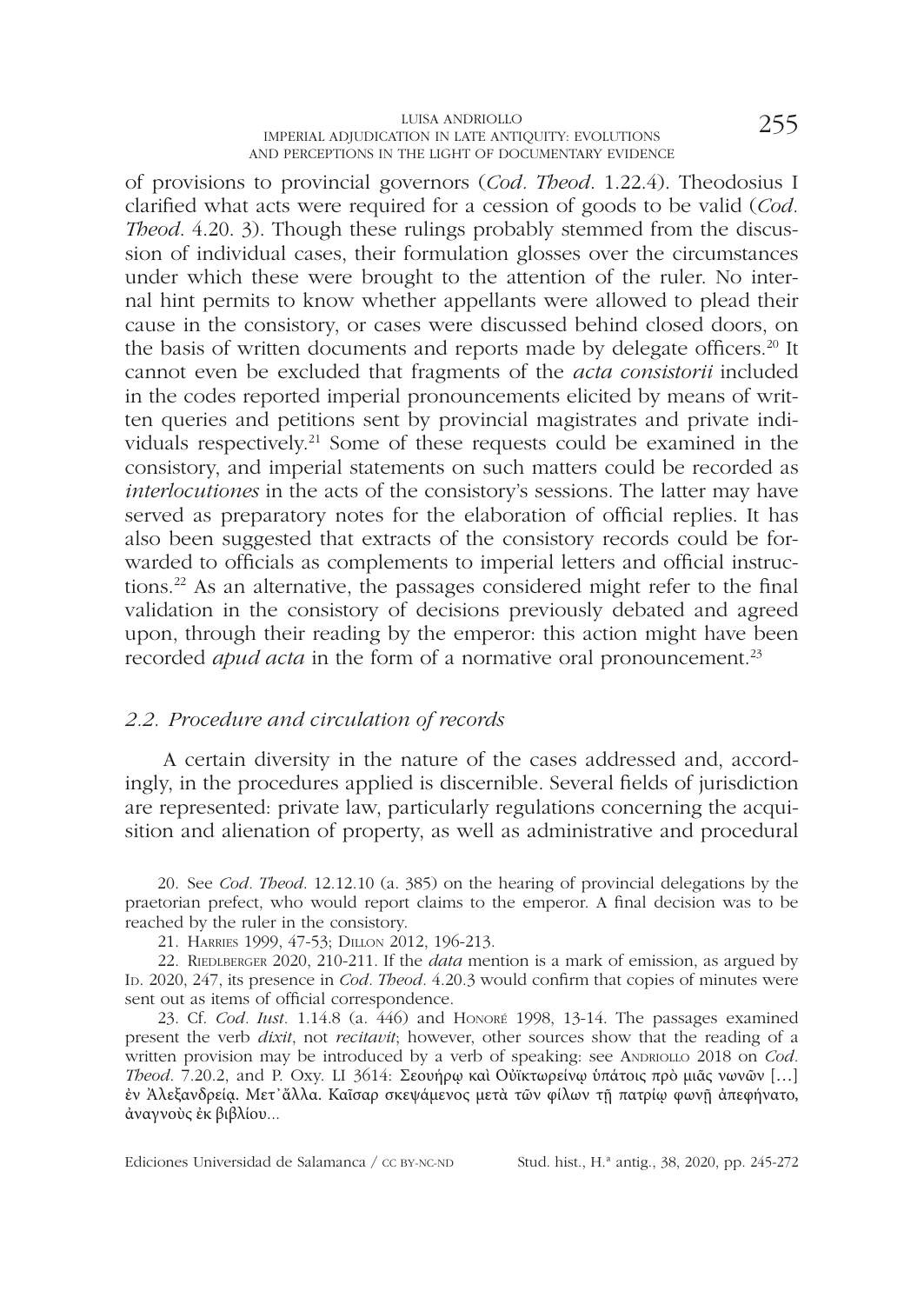law. The sources examined do not provide unequivocal indications with respect to the stage of the lawsuit engaged (frst instance or appeal) and the typology of decision reported (final, partial or interlocutory decision).<sup>24</sup> On the whole, the nature of our evidence makes it problematic to pinpoint neatly defned and mutually exclusive procedural models. What emerges is rather a certain adaptability and permeability of judicial and administrative proceedings. The fact that imperial audiences might be interpreted either as appeal hearings or non-judicial actions (as in *Cod. Iust.* 10.48.2) is indicative of procedural proximity and the wide-reaching character of imperial jurisdiction. The interpretation of all the pronouncements we have considered as *interlocutiones* of different genre, advanced by Esteban Moreno Resano, reflects this fundamental elusiveness.<sup>25</sup> I would not exclude that at least some records inserted in the codes referred to actual imperial *cognitiones*; however, the possible relation between *interlocutiones de plano* and alternative procedures, such as the submission of *libelli*, needs to be taken into account.<sup>26</sup> When prominent individuals or communities were involved, the delivery of petitions could unfold during imperial audiences; on these occasions, the response of the emperor was announced orally and stenographic records of proceedings were most likely produced. We also need to envisage the possibility that some of these excerpts recorded debates or deliberations preceding not only the utterance of an imperial sentence, but also the elaboration of written responses to *consultationes*  and *libelli* in the consistory.

At any rate, the absence of reference to petitioners and appellants in records of imperial decisions dating from the second half of the fourth century is striking. Is this just the product of abbreviations and editing? Or are we faced with a mediated and written form of appeal – an appeal *more consultationis* –, which made unnecessary the presence of the parties and the personal involvement of the ruler?<sup>27</sup> The sources analyzed tend to contradict the idea of a complete withdrawal of Roman rulers from the active giving of justice. Nevertheless, the emperor's face-to-face interaction with subjects becomes less and less visible as we move towards the end of the period considered. Another striking feature of our documentation is the tendency toward an increasing formalization and standardization, both in

25. Moreno Resano 2003 and 2008.

<sup>24.</sup> The problem is recurrent in early imperial juridical sources: Coriat 1997, 284-307; Wankerl 2009, 227-233, and the review by Mantovani 2015; Rizzi 2012, 415-422.

<sup>26.</sup> Suggested by Nörr 1983, 528-529, and Moreno Resano 2003.

<sup>27.</sup> Pergami 2000, 447-448; Dillon 2012, 216-250; Färber 2014, 108. See also below, 262-263.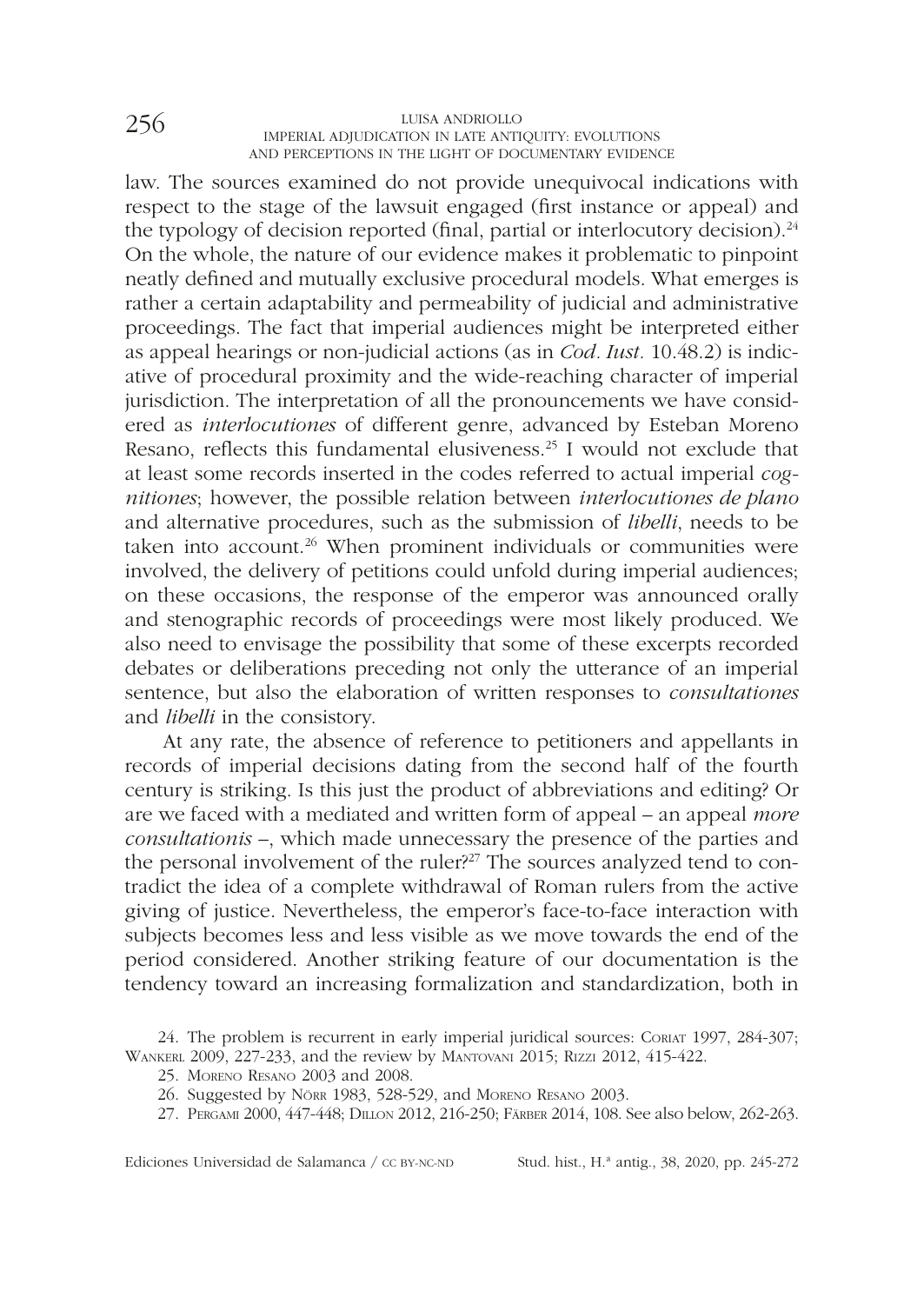the opening protocol and in the body of the text, more conspicuous as we move towards the late 4th century.<sup>28</sup>

Until the age of Constantine, and in part still in the 360s, excerpts of recorded proceedings, as they are transmitted in legal codes, present a notable formal variety. At the same time, these texts show similarities with earlier records of imperial judgements preserved in inscriptions, papyri and legal texts. As we have seen, the pronouncements reported in *Cod. Iust*. 7.26.6 and 9.1.17 consist of the sole quotation of imperial provisions, without any dialogue. This formulation is reminiscent of imperial decrees (*apophaseis*, *apokrimata*) copied in Egyptian papyri of the Antonine and Severan age, such as Hadrian's *apophasis* quoted in P. Tebt. II 286,<sup>29</sup> and the famous Severan *apokrimata* collected in Pap. Col. 123.30 Both late antique constitutions and earlier papyrological records offer examples of the brachylogy and ambiguous relationship between orality and written words that characterizes many Roman legal texts and complicates procedural interpretations. The structure of the *intitulatio* in *Cod. Iust.* 7.26.6 – a participial sentence followed by the verb of speaking (*cum consilio collocutus dixit*) – is repeated with variations in the protocol of other records from Tetrarchic and Constantinian times. Introductory formulas in *Cod. Iust*. 10.48.2, *Cod. Theod*. 7.20.2 and *Cod. Theod.* 11.39.5 also fnd parallels in the opening clauses of earlier documents: the famous Dmeir inscription, which records a hearing presided over by the Caracalla, $31$ and an *interlocutio* of the same emperor preserved in *Cod. Iust*. 9.51.1.32 Variations in the circumstantial details provided by the initial protocol are not the only responsible for the apparent heterogeneity of imperial *decreta* from this period. The inclusion of non-imperial utterances, in the indirect or (more often) direct form, and statements in Greek (*Cod. Iust.* 10.48.2; *Cod. Theod*. 8.15.1 and 11.39.5) also contribute to this impression. The recourse of direct speech and bilingualism, too, ft in the patterns of

28. Connolly 2010, 112-113.

29. *FIRA* III, 100.

30. P. Col. 123, ed. Westermann and Schiller 1954, with integrations by Youthie and Schiller 1955. The bibliography on Severan *apokrimata* is extensive: a recent clarifcation in Haensch 2007.

31. *SEG* XVII 759: *Sabino et Anulino cos., VI Kalendas Iunias, Antiochiae, Imperator Caesar M. Aurelius Antoninus Pius Felix Augustus Parthicus maximus, Britannicus maximus, Germanicus maximus cum salutatus a praefectis praetorio eminentissimis viris, item amicis et principibus offciorum sedisset in auditorio, admitti iussit*...

32. *Imp. Antoninus Augustus cum salutatus ab Oclatinio Advento et Opellio Macrino praefectis praetorio clarissimis viris, item amicis et principalibus offciorum et utriusque ordinis viris et processisset, oblatus est ei Iulianus Licinianus*...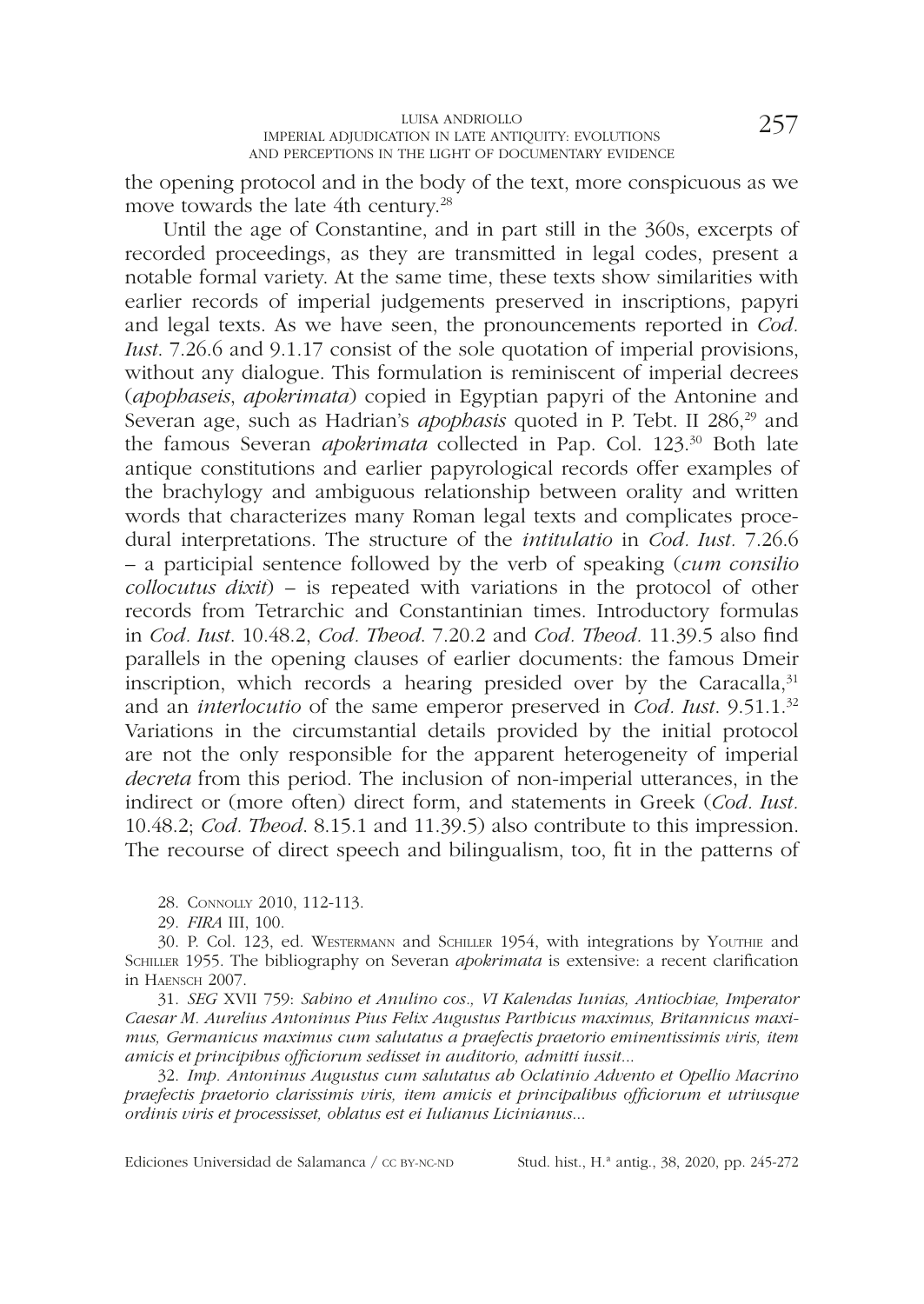judicial minutes transmitted by earlier documentary papyri,<sup>33</sup> and the inscription of Dmeir. Quite differently, constitutions dating from the 380s are regularly introduced by a standardized and synthetic extract-formula (*pars actorum habitorum in consistorio*; on one occasion *apud acta*), followed by the mention of the emperor responsible for the ruling and, in some cases, date and place; then come the usual construction «name of the emperor + *dixit*<sup>s</sup> and the normative provision. For all these pronouncements a dating is preserved. How shall we explain the formal variety of Tetrarchic and Constantinian constitutions, and the apparent turn in style of the late 4th century?

One could frst consider the role played by the Theodosian and Justinian compilers in the arrangement of the text as it is transmitted. The analysis carried out by John Matthews on the text of the *Theodosian Code*  has shown that editorial interventions were usually confned to (quite drastic) abbreviations, while other amendments were limited in scope.<sup>34</sup> Justinian commissioners enjoyed larger editorial freedom; however, a comparison between imperial *decreta* repeated in both codes suggests that they tended to respect the wording of imperial utterances, though cuts and alteration of the words order could occur.<sup>35</sup> The heterogeneity observed, then, is likely to be intrinsic to the documents that the compilers collected and excerpted. There is no need to revive here the thorny question of the sources of the Theodosian and Justinian codes. It will be enough to remind that imperial constitutions were retrieved from a variety of sources, among which provincial archives and private collections played an important role, at least until the mid-4th century.36 Documents

33. Coles 1966, 13-38 and *passim*; Stolte 2003, 265-266.

34. Matthews 2000, 55-64, 277-279; Sirks 2007, 54-68. In the texts analysed, shortening and omissions are signaled by the labels *pars actorum/pars sententiae* and the annotation *et cetera*. The reiteration of imperial statements (*et adiecit*/*idem dixit*: *Cod. Theod*. 8.15.1, 4.20.3, 11.39.8) might point to replies or deliberative pauses suppressed by the editors.

35. *Cod. Theod.* 11.39.8 = *Cod. Iust*. 1.3.7: *in consistorio/in sacro consistorio*; *cons. Syagri et Eucheri/ cons. Syagri et Eucheri virorum clarissimorum*; *in consistorio Imp. Theodosius A. dixit/Imp. Theodosius A. dixit*; *episcopus nec honore nec legibus ad testimonium fagitatur/ nec honore nec legibus episcopus ad testimonium fagitatur*; *persona dehonoratur/persona oneratur.* In *Cod. Theod.* 7.20.2 = *Cod. Iust*. 12.46.1 the veterans' acclamation is christianized: *dii te nobis servent*/*deus te nobis servet*. The text of Constantine's provision in favour of the veterans presents discrepancies in the two versions, but this section is corrupted at several points (ANDRIOLLO [2018], 89-90). On the work of the Justinian compilers: Gaudemet 1979, 52; Delmaire 2012; Riedlberger 2020, 169-171.

36. Honoré 1998, 137-139; Matthews 2000, 282-289; Sirks 2007, 125. On pre-Tetrarchic and Tetrarchic constitutions, Corcoran 2000, 25-38.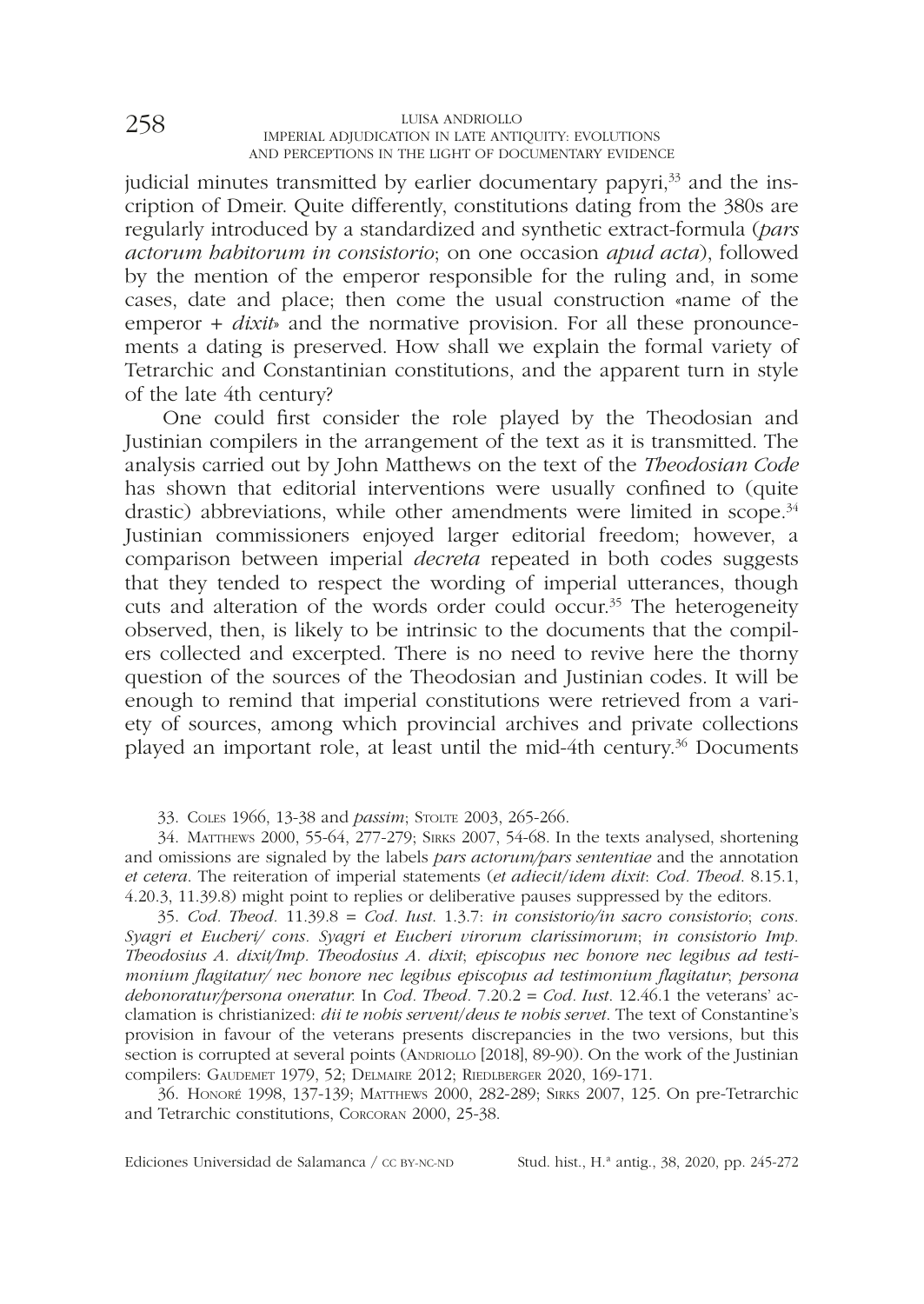dating from the late 4th century onwards, instead, have higher chances to come from the central imperial archives.37

Inscriptions and papyri indicate that in early imperial times records of proceedings held before the emperor were copied and circulated in the provinces, notably in conjunction with imperial visits; in some cases, the imperial *commentarii* are indicated as the source for local copies.38 These were not the only documents drafted and delivered on the occasion of imperial *cognitiones*. A passage in the Digest reports a verdict uttered by Marcus Aurelius in the presence of the parties and refers to a rescript on the same case issued contextually.<sup>39</sup> Copies of minutes recording imperial hearings were delivered upon request by the central administration to appellants and petitioners. In keeping or inscribing such records, their recipients must have been prompted not only by the willingness to ensure the lasting knowledge of imperial rulings, but also by the wish to preserve the memory of an event perceived as an exceptional source of pride.<sup>40</sup>

The conditions for a relative accessibility of these documents might have lasted into the frst half of the 4th century. Similarities in form and content between extracts of proceedings included in late ancient codes and earlier records of imperial hearings point to similar patterns of circulation and transmission. Texts from the late 3rd and early 4th centuries continue to show the emperor interacting with his subjects. The emperor's interlocutors, individuals or groups, as well as the magistrates in charge of executing his decisions might have requested and obtained copies of these minutes, which were kept as reminders of the imperial intervention, proofs of the rights established and guidelines for future action. The phrasing of these texts, their lack of uniformity and their possible *lacunae* may reflect their «prehistory of transmission» $^{41}$  and, with it, the interests and editorial activity of their frst recipients and users.

This situation appears to change during the second half of the 4th century. Extracts of proceedings from this period included in the codes

37. Honoré 1998, 137-141; Matthews 2000, 288-289; Sirks 2007, 130-137.

38. Apart from the Severan papyri and the inscription of Dmeir (above, 257, n. 31), see also a Latin inscription from Ainos, dated to the joint rule of Caracalla and Geta: Kaygusuz 1987, 66; Mourgues 1998, 138-139 and 162-163.

39. *Dig*. 28.4.3: *Antoninus Caesar remotis omnibus cum deliberasset et admitti rursus eodem iussisset, dixit: «Causa praesens admittere videtur humaniorem interpretationem, ut ea dumtaxat existimemus nepotem irrita esse voluisse, quae induxit.» Nomen servi, quem liberum esse iusserat, induxit. Antoninus rescripsit liberum eum nihilo minus fore: quod videlicet favore constituit libertatis*. Commentary in WANKERL 2009, 68-94, and RIZZI 2012, 151-174.

40. Stolte 2003, 267-268.

41. Matthews 2000, 287.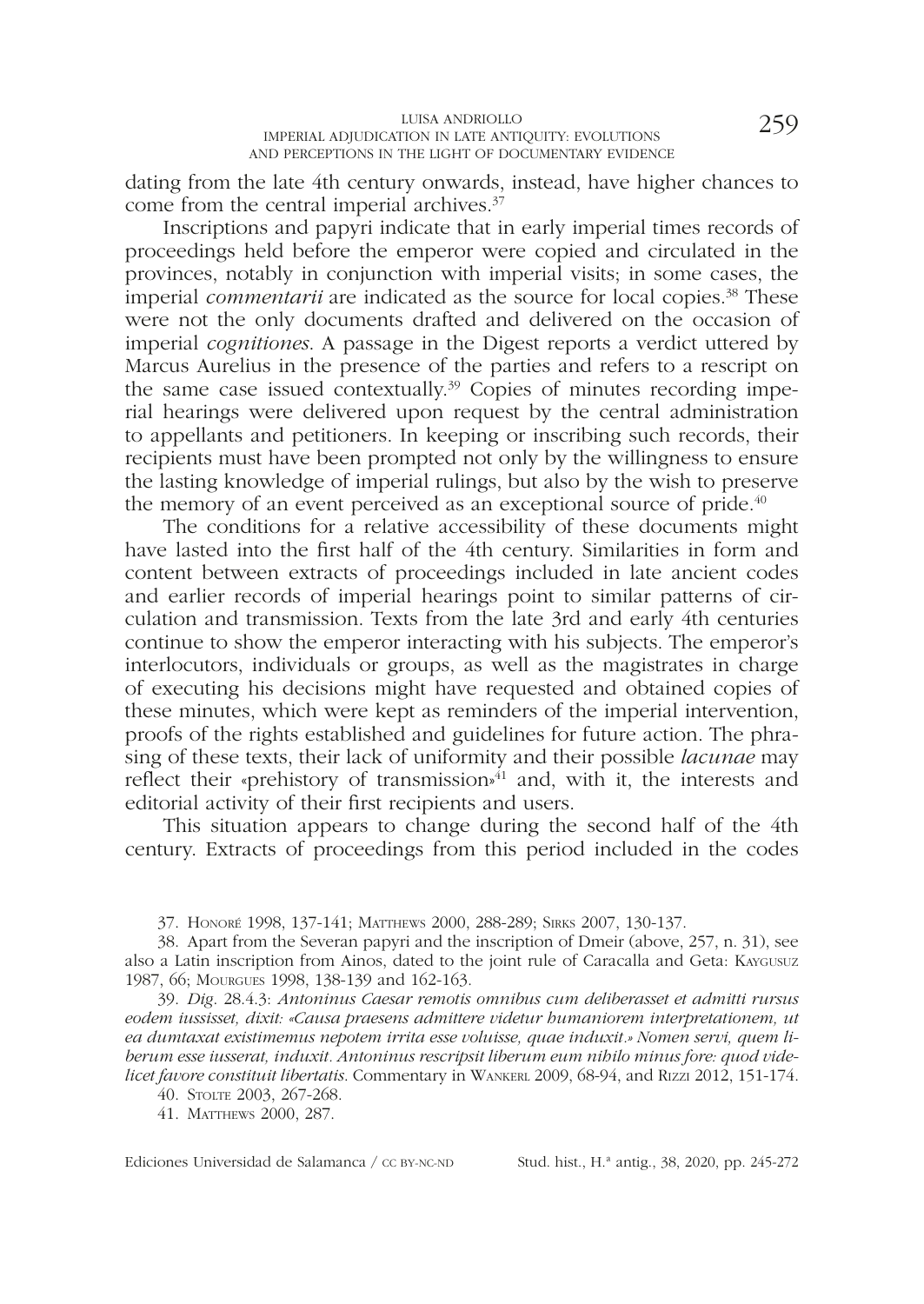are systematically dated and presented as excerpts from the acts of the imperial consistory, sometimes with the specifcation that meetings were held in Constantinople (*Cod. Theod*. 11.39.5 and 11.39.8). The only utterances reported are now those of the ruler. While evolutions in procedure may account in part for these features, the formal standardization observable in the protocol and body of these texts could betray the work of an increasingly organized and professionalized palatine bureaucracy, which fled, edited and archived records in view of bureaucratic uses. This did not exclude textual manipulations and re-elaborations. In the 6th century, John Lydus wrote that, in addition to minutes, summaries of cases were compiled in Latin for prefectural archives.<sup>42</sup> Perhaps abridged records of consistory sessions and imperial decisions were prepared, too, and used when fuller versions were not available or not suited for the task. While these documents (or extracts of them) could have circulated among imperial offcials,43 there is no evidence that copies of the consistory's acts were issued to private individuals.<sup>44</sup>

#### 3. Records of proceedings in context: parallel sources on late antique imperial jurisdiction

The analysis carried out so far apparently points to a progressive reduction, in the course of the 4th century, of both the ruler's approachability and the accessibility of documents related to imperial adjudication. In order to substantiate this impression and appreciate its signifcance it is worth placing the documents considered within the context of other sources informing us about the fate of imperial adjudication between the 3rd and the 6th century.

A need to flter the cases brought before the emperor had emerged since quite an early date. Documentary sources suggest that already in the 2nd century emperors and provincial governors faced an ever-increasing amount of judicial and administrative requests; as a result, they began to delegate business or deal with it in a hasty manner.<sup>45</sup> Under the Severans, consular magistrates were appointed to judge *vice Caesaris*. Meanwhile, the development of the bureaucratic apparatus facilitated the indirect approach of the ruler for a number of offcials and citizens, by means of

42. Lydus, *Mag.* 3.20 (ed. Schamp 2006, 68-69).

43. See above 255, n. 22.

44. Castello 2018, 304-309.

45. Haensch 2008.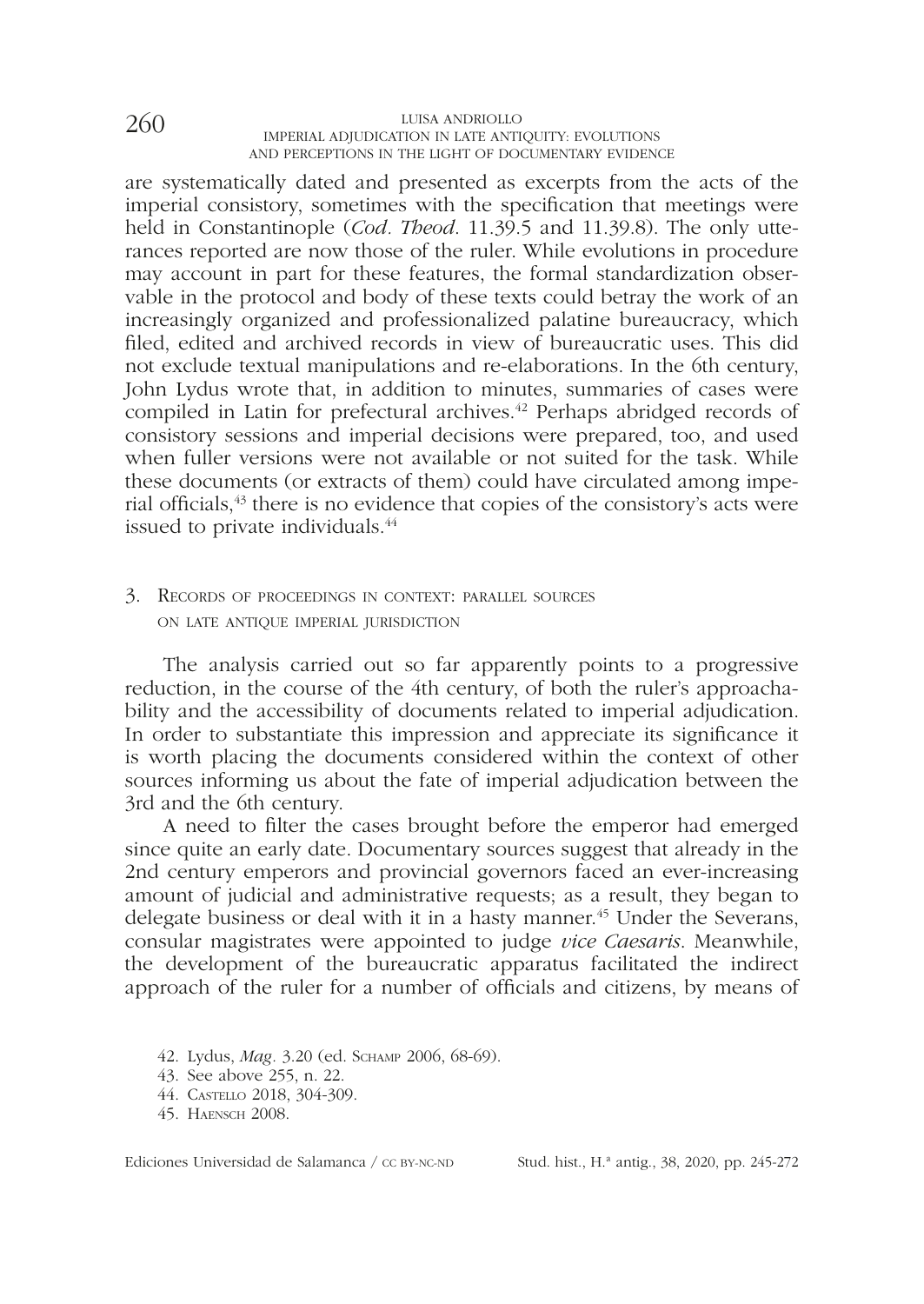written consultations and petitions.<sup>46</sup> Few people had the means to travel to the imperial court and, once there, obtain a personal audience; it was certainly more feasible to solicit an imperial rescript, even though petitions needed to be submitted personally (presumably to the office *a libellis*) by the petitioners or their delegates. A far larger number of cases must have been treated through this time-saving indirect procedure. This accounts in part for the disproportion in the number of attestations between records of imperial sentences and imperial rescripts.

In the feld of delegate adjudication, a hierarchy of competences emerged during the 4th century: appellate jurisdiction for particular affairs was durably assigned to specifc magistrates, such as the fscal *comites* in financial matters.<sup>47</sup> By the mid-4th century, the praetorian prefects were permanently invested with the jurisdiction *vice sacra*, and their verdicts were declared unappealable.<sup>48</sup> A law of 440, issued in the name of Theodosius II and Valentinian III, established that only appeals against the decisions of magistrates *illustres* could be submitted for imperial examination.49 Under Justin I, also these cases were referred to the *quaestor sacri palatii*, assisted by two imperially appointed judges.<sup>50</sup> In 529, Justinian reintroduced imperial jurisdiction on appeals depending on value: the competence of the imperial tribunal was limited to cases worth over 20 pounds of gold.51 In a later novel (*Nov*. 2, a. 535) Justinian acknowledged that his legislation was to a large extent generated in response to «matters submitted to us by petitioners, and sometimes judicial proceedings. $s^{52}$ 

Normative texts indicate that access to imperial adjudication was certainly restricted in the course of time, but they also suggest that this possibility was rarely completely precluded. The emperor's engagement with jurisdiction could vary greatly, depending on individual abilities and inclinations. The extracts of proceedings that we have examined show that hearings in the presence of the ruler were held at least until the reign of Constantine. Literary sources complete this picture: energetic rulers like

47. *Cod. Theod.* 11.30.18, 11.30.39, 11.30.45, 11.30.49; Buti 1982, 41-42, and 55; Pergami 2000, 422-425 and 440-447.

48. *Cod. Theod.* 11. 30.6, 11.30.16-17, 11.30.30, 11.30.40, 11.30.50. Harries 1999, 111- 112; Pergami 2000, 62-84, 125-126, 155-165.

49. *Cod. Iust.* 7.62.32.

50. *Cod. Iust.* 7.62.34.

51. *Cod. Iust.* 7.62.37.

52. Transl. Miller and Sarris (2018), 66.

<sup>46.</sup> Peachin 1996, 90-91 and 185-187; Coriat 1997, 304-307; Tuori 2016, 253-266. On the consultation and petition process under the Principate, Honoré 1994, 43-48, and Corcoran 2000, 43-48.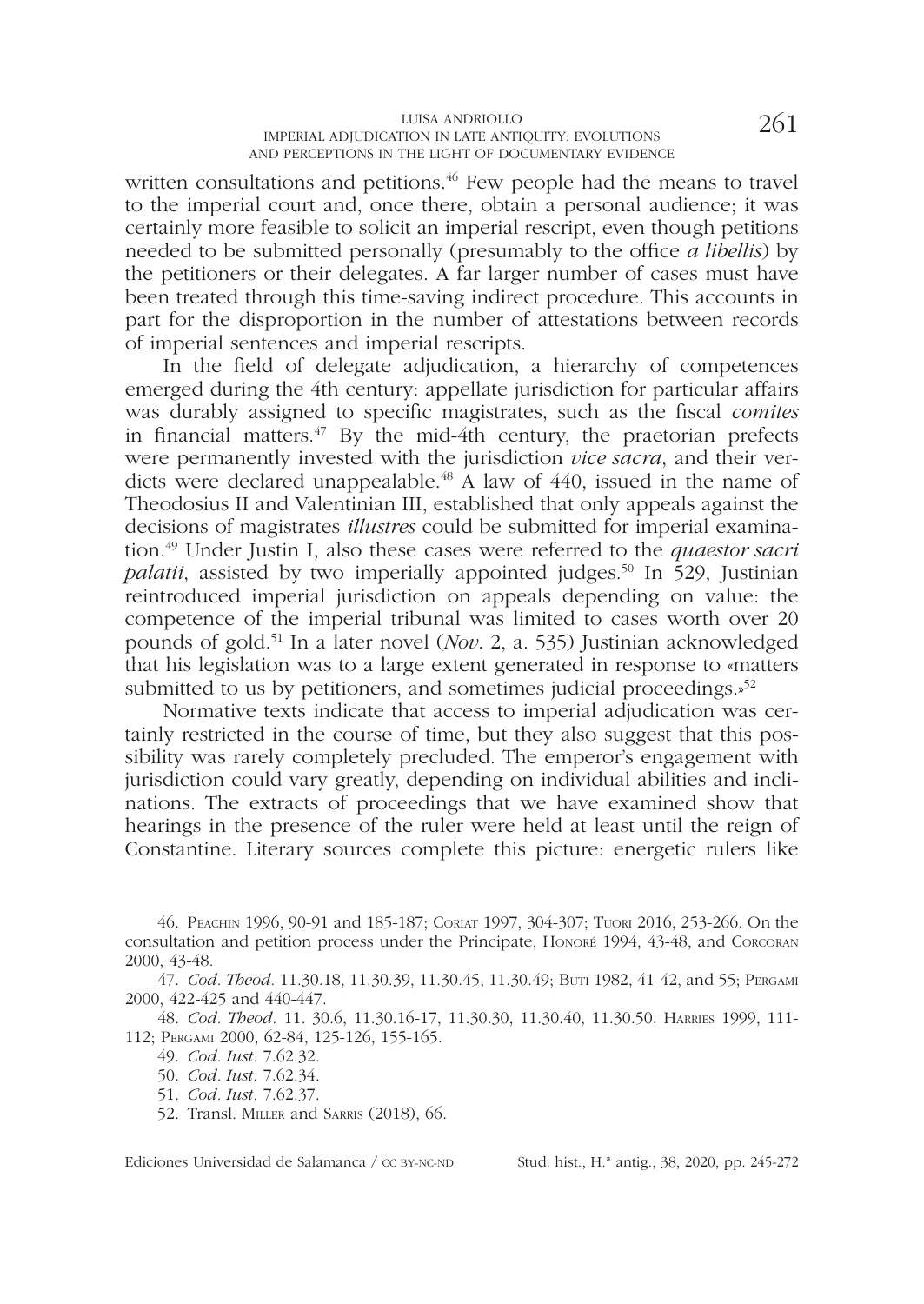Julian and Valentinian I still acted as judges in the 360s, «whenever the importance of the cases or of the persons required» it.<sup>53</sup> In the late 4th and early 5th centuries, the prolonged minority of legitimate emperors must have hindered their active performance of judicial functions.<sup>54</sup> John Lydus, however, recalls that in the time of Arcadius imperial secretaries were employed to record the lawsuits heard by the emperor with the assistance of senators.55 Sometime later, in the mid-5th century, a novel of Marcian reports the decision on a contested will in favour of a clergyman; the testament is said to have been examined and validated by the emperor in the presence of the senate (*amplissimo senatu praesente*).<sup>56</sup> Doubts remain as to whether the concerned parties were present on such occasions. Perhaps both procedures – in the presence of the parties or through the sole examination of written documents – were possible, depending on circumstances. A law of Justin, mentioned earlier, would support this hypothesis, at least for the early 6th century: the quaestor and judges appointed by the emperor were required to examine appeals on the basis of a written *relatio*, *sive praesentibus partibus… sive absentibus*  (*Cod. Iust.* 7.62.34). For the second half of the 5th century, the *Chronicon paschale* reports episodes of summary judgments held in the Hippodrome in the presence of the emperor, and appeals to the ruler made in the same place.<sup>57</sup> In 465, the prefect of the Watch Menas, «being accused of evil deeds, was questioned in the Hippodrome by the senate» and fnally lynched by the crowd, with the approval of Leo I, who apparently assisted

53. Amm. Marc. 18.1.2 [transl. RoLFE 1950, 405]. Ammianus repeatedly presents Julian in the act of trying cases: Amm. Marc. 18. 1. 2-4, 22.7. 1-3, 22.9.8-11, 22.10.1-5. John Malalas and the *Chronicon paschale* recount the condemnation of the *praepositus* Rhodianus by Valentinian I in the Hippodrome (ca. 369): Ioh. Mal., 339-340; *Chron. pasch*., 558-559. Full survey of literary sources in FÄRBER 2014, 108-110.

54. McEvoy 2013, 114-117 and 239-244.

55. *Mag*. 3.10 (ed. Schamp 2006, 55-56): νόμος πρὸς Ἀρκαδίου τίθεται θεσπίζων, ἰδιάζον καὶ πάντη κεχωρισμένον σύστημα τριάκοντα τὸν ἀριθμὸν ἀνδρῶν ἤδη πρότερον ἐν τῷ βοηθεῖν (...) οὐδὲ γὰρ εὐχερὲς ἦν τὸ τηνικαῦτα, τῶν βασιλέων ἅμα τῇ βουλῇ δίκας ἀκροωμένων, τοὺς πάντας ἄριστα ὑπηρετεῖν· ὥστε καὶ πεντεκαίδεκα ἐξ αὐτῶν τῶν πεπανωτέρων πείρᾳ τε καὶ τῷ χρόνῳ κρειττόνων πρὸς ὑπογραφὴν τοῖς βασιλεῦσιν ἀφορισθῆναι, οὓς ἔτι καὶ νῦν δηπουτάτους καλοῦσιν, οἳ τοῦ τάγματος τῶν Αὐγουσταλίων πρωτεύουσιν. On the Augustales, see Kelly 2004, 91-94. According to Pergami 2000, 438-439, the term βουλή does not indicate the senate here but the consistory, which could include senators present in Constantinople.

56. Marc. *Nov*. 5, a. 455: *Nuper cum de testamento clarissimae memoriae feminae Hypatiae, quae inter alios virum religiosum Anatolium presbyterum in portione manifesta bonorum suorum scripsit heredem, amplissimo senatu praesente tractaret pietas mea… universum testamentum iussimus relegi atque replicari*.

57. On the presentation of petitions and appeals in the circus and Hippodrome: Cameron 1976, 162-173.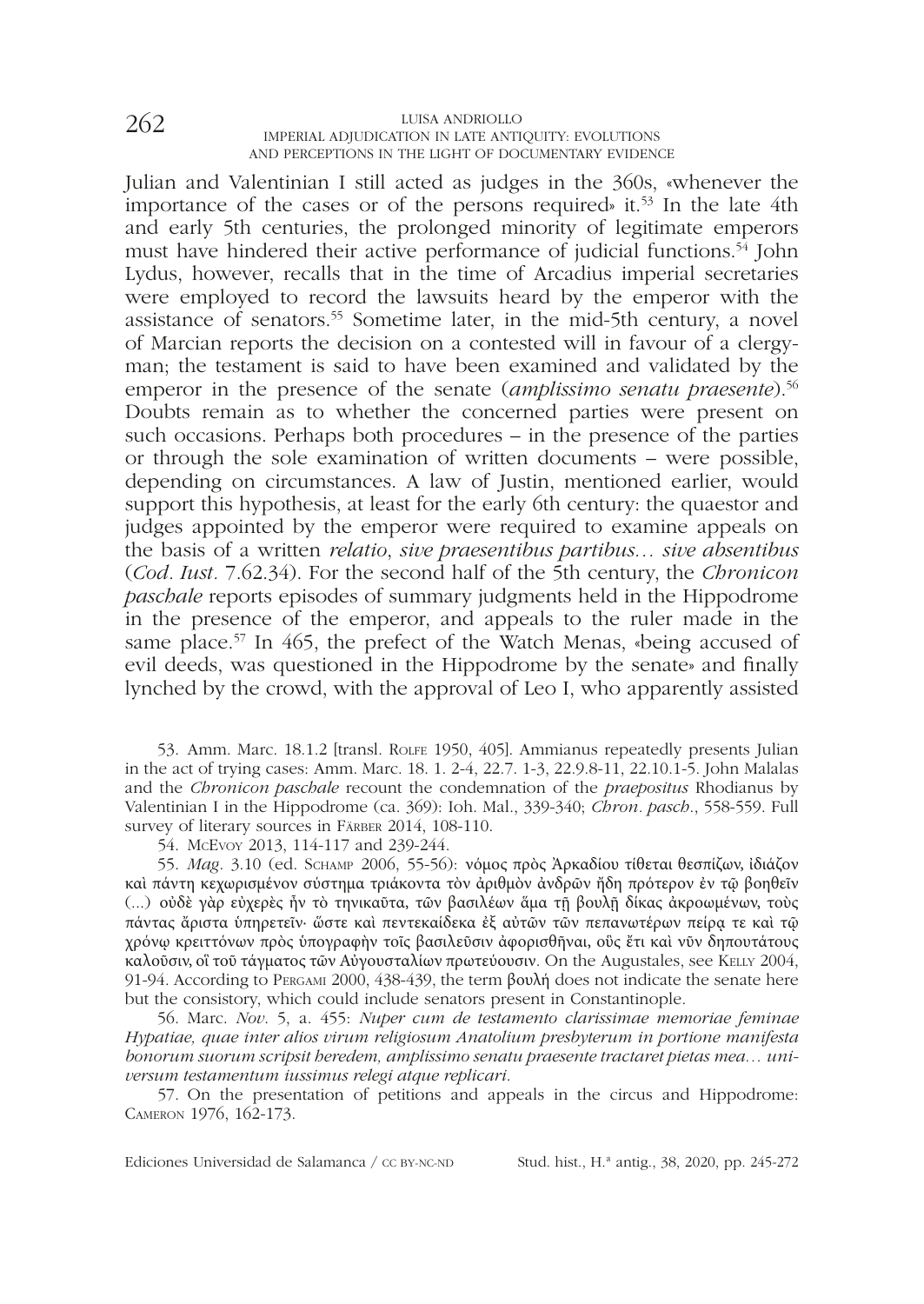### LUISA ANDRIOLLO  $_{\rm 263}$  and  $_{\rm 263}$ AND PERCEPTIONS IN THE LIGHT OF DOCUMENTARY EVIDENCE

to the event.58 Some thirty-fve years later, «while chariot-races were being held, those of the faction of the Greens appealed to the emperor Anastasius that certain men be released who had been detained by the city prefect for stone-throwing»; Anastasius' intransigent refusal to hear popular requests resulted in a mass riot.59

It does seem, then, that late Roman emperors never completely ceased to have a say in the settlement of judicial and administrative cases, when the issue at stake, the circumstances or the status of the appellant made their intervention desirable. While routine appellate jurisdiction could be delegated to a plurality of officials, the emperor kept for himself the possibility to engage in actions invested with exemplary value.<sup>60</sup> What sources highlight is, as observed by Färber, a tendency to relocate the exercise of imperial jurisdiction from open civic spaces to the indoor dimension of the imperial residence and the consistory.61 As we have seen, this process appears to undergo an acceleration after the reign of Constantine the Great; in the late 4th century it mirrors the growing importance of court life and palatine offcials for the shaping of imperial policy. In the East, this evolution coincides with the rise of Constantinople as the new political center of the Empire.<sup>62</sup> Here, the sedentarization of the court and the development of an organized civic life also fostered the emergence of alternative settings for the display of imperial justice: the meetings of the senate and the Hippodrome. This revival of spaces and modes of political interaction reminiscent of the Principate is apparent in sources from the end of the 4th century. It responded to a renewed need of publicity and ceremonial communication between the court and the organized civic bodies of the City, and entailed a redefnition and new formalization of institutional and political relationships.<sup>63</sup>

The spatial evolutions we have outlined reveal the emergence of different strategic interlocutors of the imperial power over time. Peripatetic emperors like Diocletian and Constantine, who had to deal with military campaigns, civil wars and the pacifcation of reconquered territories, were

58. *Chron. pasch.*, 594 (transl. M. and M. WHITBY 1989, 87). See also the case of Rhodianus above n. 52.

59. *Chron. pasch.*, 608 (transl. M. and M. WHITBY 1989, 99). According to Michael and Mary Whitby, these events probably took place between 497 and 507.

60. Färber 2014, 118.

61. Färber 2014, 121-122.

62. Millar 2006, 193-201.

63. On the consistory and the Constantinopolitan senate under Theodosius II (408- 450), Millar 2006, 201-207. On the Hippodrome as the scenery for public interaction between emperors and different social and political actors: Cameron 1976, 230-270.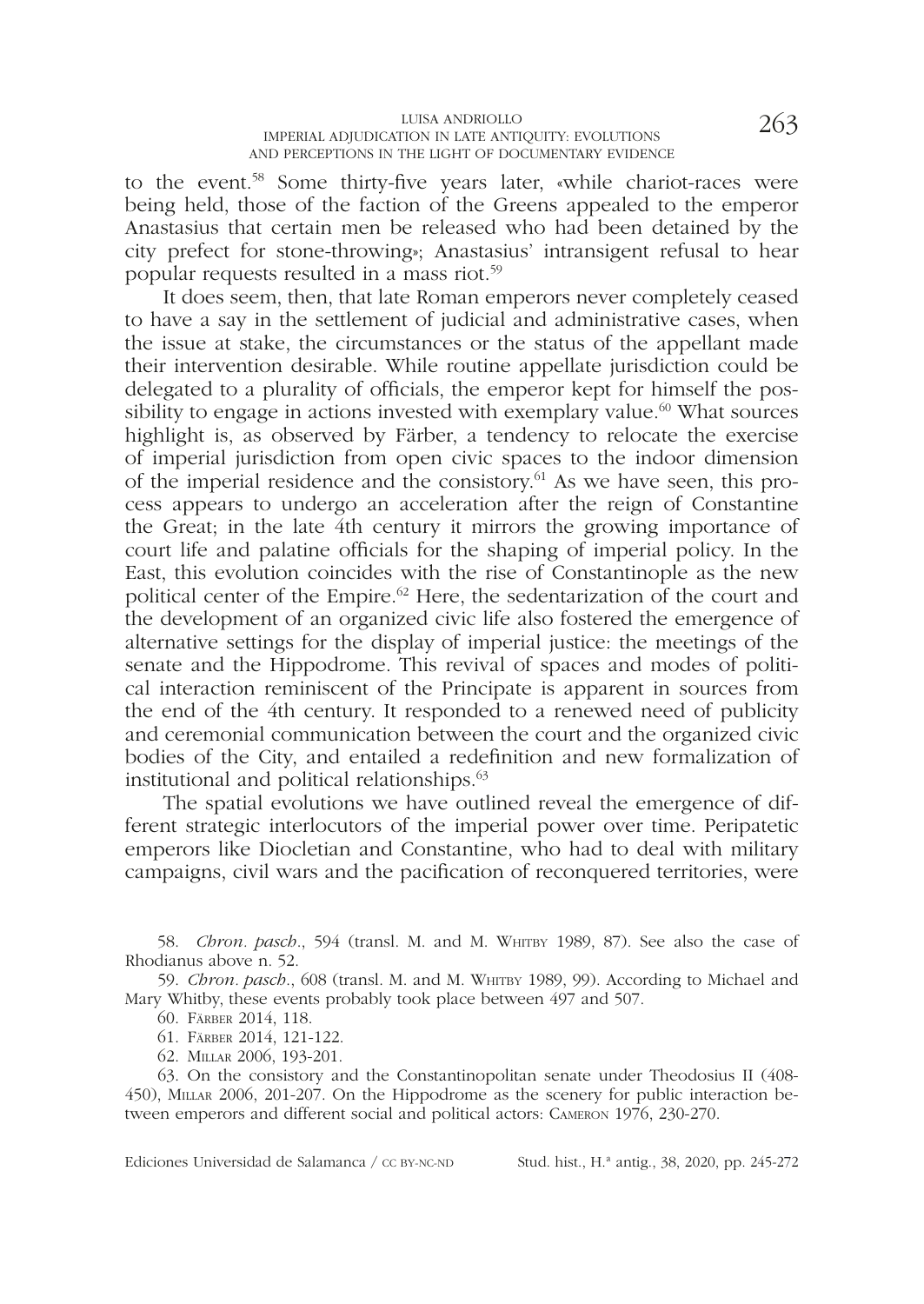more prone to taking a personal interest in the requests of soldiers and urban aristocracies, and to engaging in occasional face-to-face interactions with them. Later emperors, when acting as adjudicators, were confronted to other power-players, such as imperial administrators (the *iudices*, *comites* and *rectores* addressed in Cod. Theod. 1.22.4) and churchmen (Cod. Theod. 11.39.8 and Marc. Nov. 5). No coincidence, the rare *verbatim* records of imperial utterances produced after the end of the 4th century are related to the spaces for public communication which emerged in this period, and to the forms of interactions between emperors and institutional interlocutors or organized social bodies which had developed therein. Among these texts are the protocols of imperial accessions collected by Petros, patrikios and *magister offciorum* under Justinian (later incorporated in the 10<sup>th</sup>-century *Book of ceremonies*),<sup>64</sup> and conciliar acts which record imperial interventions in ecclesiastical controversies.<sup>65</sup> These sources attest to the increasingly exemplar and ceremonial (not to say theatrical) connotation of imperial public appearances. On these occasions the emperor's role as an adjudicator is either absent or performed in relation to issues which involved the stability of public institutions rather than individual interests. In particular, religious dissent and ecclesiastical controversies opened up a new feld of jurisdiction where imperial intervention was insistently solicited.66 Arbitration in ecclesiastical affairs granted the action of Roman emperors wide impact and visibility, as it affected beliefs, loyalties and public behaviours throughout the empire and it was amplifed, for good or bad, by the preaching of clergymen and monks.

#### 4. Institutional changes and evolutions of documentary habits

The observed shift towards administrative mediation and formalization and the prioritized treatment of cases affecting the interests of strategic social groups had an impact on the production and transmission of records relating to imperial jurisdiction. As we have seen, the features of the extracts of proceedings included in the codes hint at different types of sources available to the compilers, and their different degrees of accessibility and dissemination beyond court archives. As we move towards the end of the 4th century, the apparent standardization of these texts

<sup>64.</sup> *De Cer.* I, 91-93.

<sup>65.</sup> See, for instance, the acts of the sixth session at Chalcedon (451): ed. Schwartz, ACO 2.1, 327-354; ACO 2.2, 397-349.

<sup>66.</sup> Dvornik 1951; Drake 2015.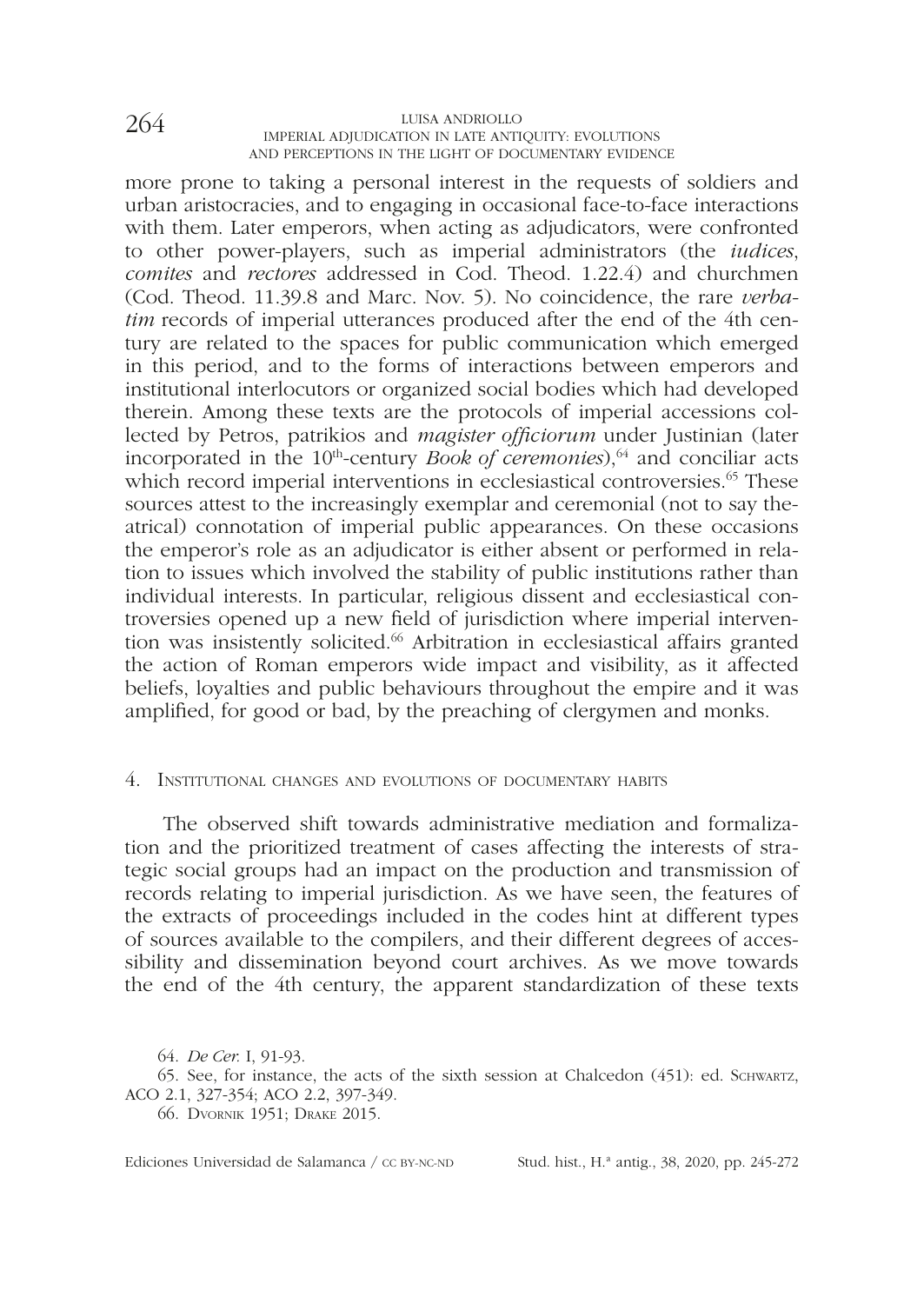betrays a closer connection with the palace and the work of a palatine bureaucracy responsible for the fling, archival and selective circulation of records. The fact that this type of imperial pronouncements is not quoted for the period after 386 prompts to consider the motives behind their selective inclusion in the Theodosian and Justinian codes and their ultimate neglect as a source of imperial law. At frst sight, the incorporation of judicial decisions concerning individual cases defed indeed the criterion of *generalitas*, which was laid down in the course of the 5th century as a general principle of legislative action, and a specifc requirement for legal texts to be included in the *Theodosian Code*. 67

As we have seen, minutes of imperial judgments were probably not regarded as self-standing official texts, but rather as preparatory or complementary records associated with the issuing of other documents (imperial letters, private rescripts...).68 Throughout the period considered, their primary function was not much to convey a normative content, but to keep track of particular moments within juridical and administrative processes. For private recipients, they served as reminders of memorable events; for administrators and bureaucrats, as reference archival documents.<sup>69</sup> Their overall poor rate of preservation indicates that, even before the 5th century, other types of legal texts were preferably quoted as authoritative sources by jurists, most notably rescripts.70 Records of imperial *decreta*  and *interlocutiones* seem to have been included in law codes by way of exception, when no alternative ruling of a given emperor was available on a specifc point of law.

From the 490s, the complete lack of attestations for this kind of imperial pronouncements can be regarded as sign of the gradual interiorization of the principle of *generalitas* by bureaucrats and administrators. Though minutes were in all likelihood still produced at court, the fact that they were no longer quoted as general law texts suggests that central imperial archives were in better state, and greater care was taken of safely keeping documents which best met the formal requirements for publication and official dissemination. These criteria were expounded by Valentinian III in the so-called *lex citandi* (a. 426), which restricted the validity of imperial decisions on appeals and petitions to the particular cases for which they had been issued, unless provisions for wider application were explicitly

67. On the notion of *generalitas*, RIEDLBERGER 2020, 153-168 and 185-211.

68. Above, 255 and 259.

69. On early imperial *commentarii* as «aide-memoire» and «archives de reference»: Mourgues 1998, 130-141.

70. See above, 248, and Honoré 1994, 29.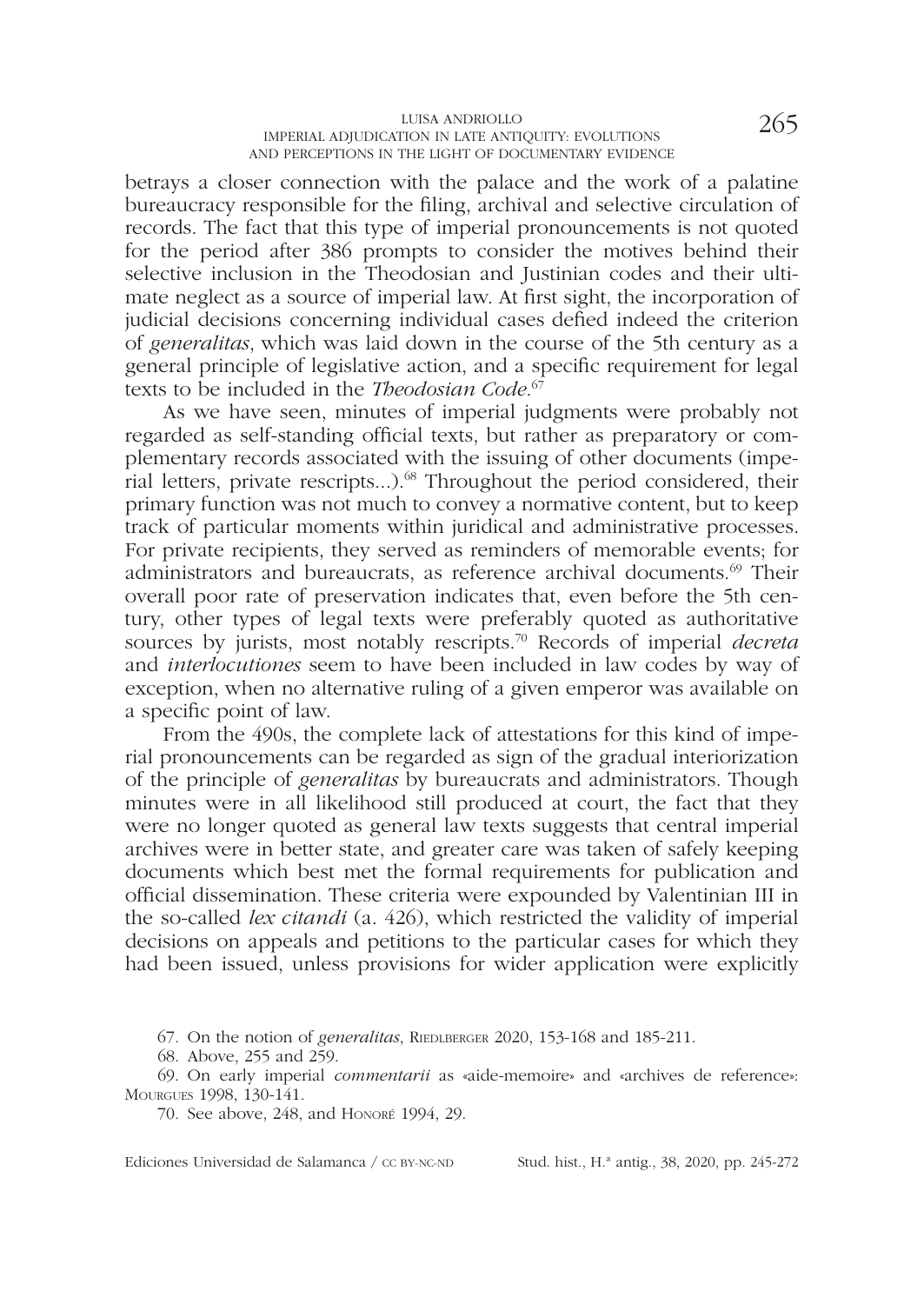made.71 The later reception and parallel evolution faced by records of imperial judgments and imperial rescripts supports the view that the principle of *generalitas* shaped not only the way Theodosian and Justinian compilers looked at earlier legislation, but also the production of new normative texts and, more generally, juridical and administrative action.

At about the same time when documentary attestations of imperial *decreta* and *interlocutiones* drop in number and fnally disappear from our records, the amount of private imperial rescripts also appears to shrink. Until the late 3rd century, imperial rescripts were regarded as authoritative legal precedents and effective means to clarify imperial law. Thousands such pronouncements ascribed to 2nd- and 3rd-century emperors are known.72 These texts were extensively collected and constituted the backbone of the *Gregorian* and the *Hermogenian Code*, the frst collections of imperial laws compiled during the reign of Diocletian. On the contrary, such imperial pronouncements were excluded from the *Theodosian Code*; the *Justinian Code*, drawing upon the Gregorian and Hermogenian collections for the period before 313, generally admitted only pre-Costantinian rescripts. From the reign of Constantine onwards, very few private imperial rescripts survive.73 Yet, unlike records of imperial oral judgments, rescripts did not completely disappear from our sources. In the 4th and 5th centuries they continued to be engraved on stone with signifcant frequency;74 they were also copied in ecclesiastical collections of documents and Egyptian papyri. But this survival was ensured at the price of important changes in the form of these documents, and in the way they acted as a means of communication between rulers and ruled.

Direct rescripts addressed to individuals and communities are no longer attested after the reign of Constantine. This does not mean they ceased to be issued altogether: indirect references to the individual grant of special privileges in the form of *adnotationes* can still be found in

71. *Cod. Iust.* 1.14.2-3; Sirks 2007, 20-29

72. For the period between 193 and 235, Coriat 1997, 115-132, numbers 38 rescripts transmitted by papyri, 21 inscriptions and 1171 texts known through legal sources, particularly the *Justinian Code* and the *Digest*. On later jurisprudence: Honoré 1994 and Corcoran 2000, 25-73. On epigraphic evidence: Hauken 1998.

73. For Constantine, a dozen of attestations is transmitted by the *Fragmenta Vaticana* and (to a lesser extent) the *Justinian Code* (Corcoran 2000, 301-302), plus two epigraphic texts (*MAMA* VII 305 and *CIL* XI 5265). We have six attestations for Valens, from the *Consultatio veteris cuiusdam iurisconsulti*, one papyrus (P. Lips. 34-35: Feissel 2004, 45) and two inscriptions (Ephesos Ia 42 and 43). Thereafter, until the time of Justinian, less than ten rescripts are known, mainly through ecclesiastical sources: FEISSEL 2004 and ID. 2009.

74. Feissel 2009, particularly 99 and 103.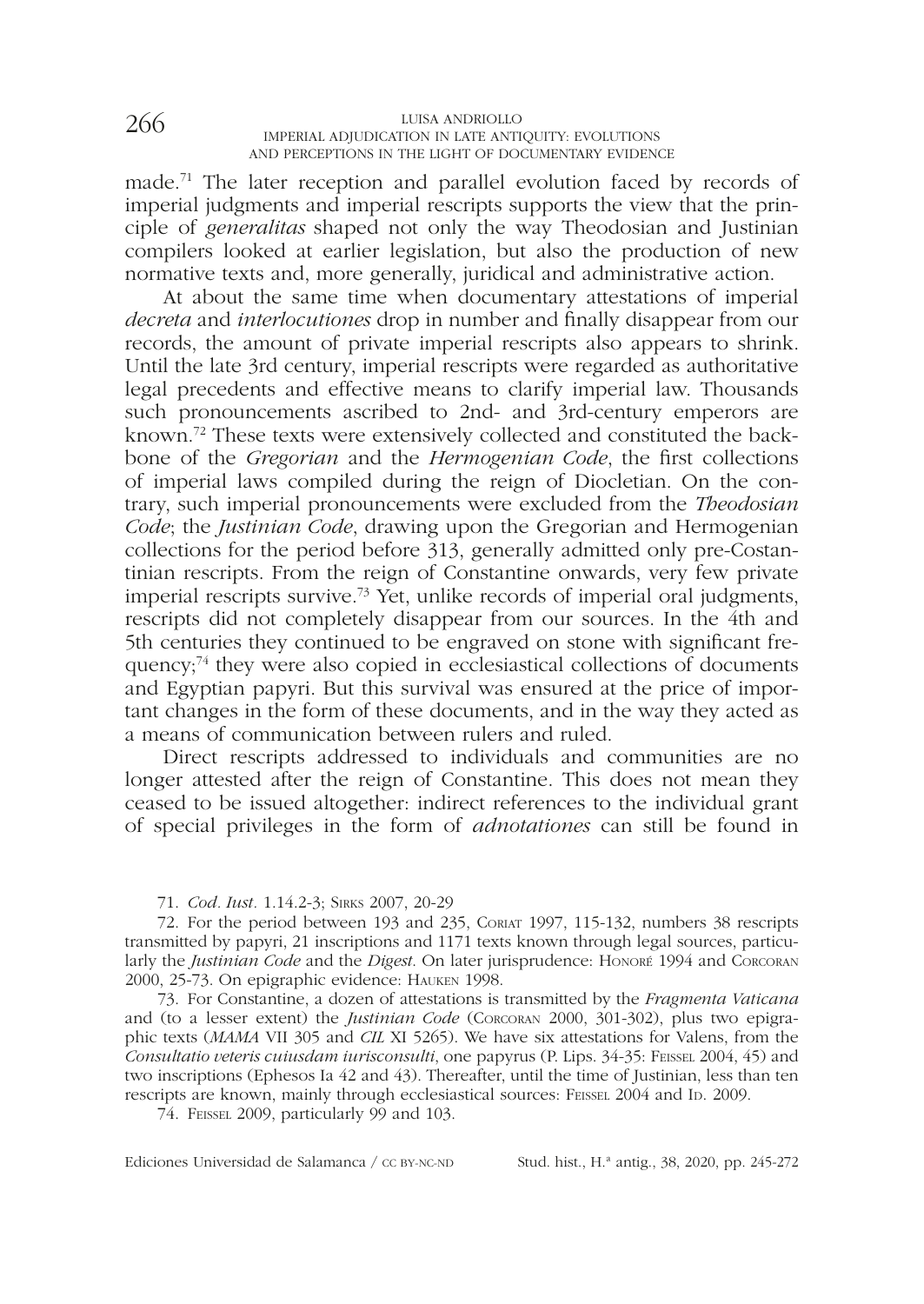### LUISA ANDRIOLLO  $_{\rm 267}$  and  $_{\rm 27}$  and  $_{\rm 27}$  and  $_{\rm 27}$  and  $_{\rm 27}$  and  $_{\rm 28}$ AND PERCEPTIONS IN THE LIGHT OF DOCUMENTARY EVIDENCE

5th-century legislation.<sup>75</sup> However, no copy of such documents survives. What we find in epigraphic and documentary sources are indirect administrative rescripts addressed to state officials. These could deal with problems concerning specifc individuals and communities; however, the communication of imperial decisions was fltrated by local institutional intermediaries. Moreover, the text of imperial replies tended to be dissociated from the petition which had elicited it: «nous ne possedons plus, après 451, aucun dossier cumulant petition et rescript.»76 Under Justinian, the transition towards a «generalized» form of rescript, typically casted in the form of the pragmatic sanction, appears to be completed. Justinian Novels include a number of such administrative rescripts; unlike their earlier counterparts, these are long and articulated texts, overwhelmingly issued in Greek, which incorporated and re-elaborated the content of the requests which had prompted imperial reactions.77

#### 5. CONCLUSIONS

The disappearance of imperial *decreta* and *interlocutiones* from the number of preserved sources at the turn of the 5th century and the substantial transformations undergone in the same period by imperial rescripts can be regarded as signifcant parallel phenomena. As documentary outputs of cognate forms of imperial jurisdiction, these documentary genres were affected by the redefnition of the emperor's role as an arbiter and a source of justice, which impacted on administrative procedures, and by the parallel refnement in the understanding of what general law was, which affected the dissemination and preservation of imperial pronouncements.

The administration of justice was a fundamental facet of the imperial role, and as such could never be easily neglected. However, its actual exercise and advertisement resorted to procedural codes and bureaucratic forms of communication which evolved greatly over time. The changes undergone by the sources we have considered are revealing about how those in power wanted imperial justice to be understood and perceived, and what bureaucratic means they employed to convey such an image to targeted audiences. The described tendency to administrative mediation, formal *generalitas* and ceremonialization acted as a fundamental factor in reducing both the actual frequency and the documentary visibility of imperial adjudication during late antiquity.

75. Mathisen 2004. 76. Feissel 2004, 40. 77. Feissel 2004, 40-44.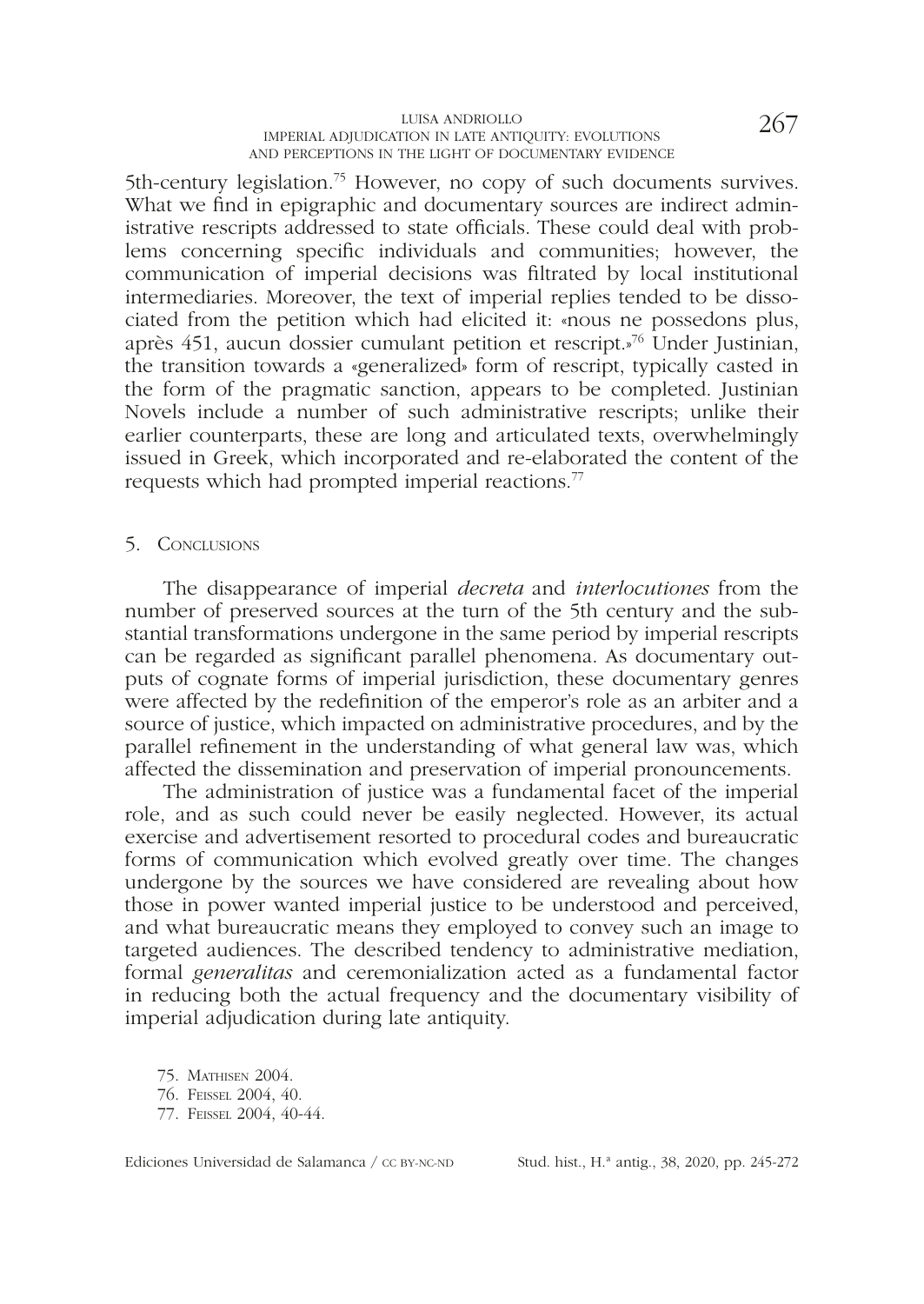The exclusion of records of proceedings and private individual rescripts from admitted and officially circulated legal texts had an impact on the language and register of imperial legislation, and more generally on imperial official communication. The voice of the empire's master, spread through state-sponsored publication, did not resound in brief and blunt utterances or replies anymore; on the contrary, it expressed itself in long texts and in an elaborated language, aimed at self-justifcation, persuasion and the building of consensus. In this view, the uses of recorded proceedings within court bureaucracy and in offcial imperial communication place itself in apparent disagreement with the trends observed in other spheres of institutional and social life during late antiquity. The archival and communicative policies implemented by court bureaucracy seem to voice the distancing, elevation and sacralization of the imperial fgure, just as at the procedural level did the multiplication of administrative flters and intermediaries. The development of the imperial ceremonial at the palace and in public venues is usually regarded as the most conspicuous expression of this cultural change. The gradual formalization in minuted records of imperial pronouncements and their fnal abandonment as accepted sources of imperial law, to the advantage of more elaborated legal documents, can be regarded as a product of the same cultural and political climate.

#### 6. Bibliography

- Andriollo, Luisa (2018): «Imperial *adlocutiones* to the army: performance, recording and functions (2nd - 4th centuries CE)», *GFA* 21, 67-99.
- Barnes, Thimoty D. (1982): *The New Empire of Diocletian and Constantine*, Cambridge, Mass.-London.
- Bianchini, Mariagrazia (1975): «Per l'interpretazione di *CI* 10.48.2», *Labeo* 21, 333-342.
- Bianchini, Mariagrazia (1984): «L'imperatore Costantino e una certa Agrippina: Riflessioni su CTh 8.15.1», in GIUFFRÈ, Vincenzo (ed.), *Sodalitas. Scritti in onore di Antonio Guarino*, Naples, 1191-1206.
- Buti, Ignazio (1982): «La *cognitio extra ordinem*: da Augusto a Diocleziano», in *ANRW* II.14, 29-59.
- Cameron, Alan (1976): *Circus Factions: Blues and Greens at Rome and Byzantium*, Oxford.
- Castello, Maria G. (2018): «La *Collectio Avellana* e gli archivi: una questione aperta», in Lizzi Testa, Rita and Marconi, Giulia (eds.), *The Collectio Avellana and Its Revivals*, Cambridge, 302-317.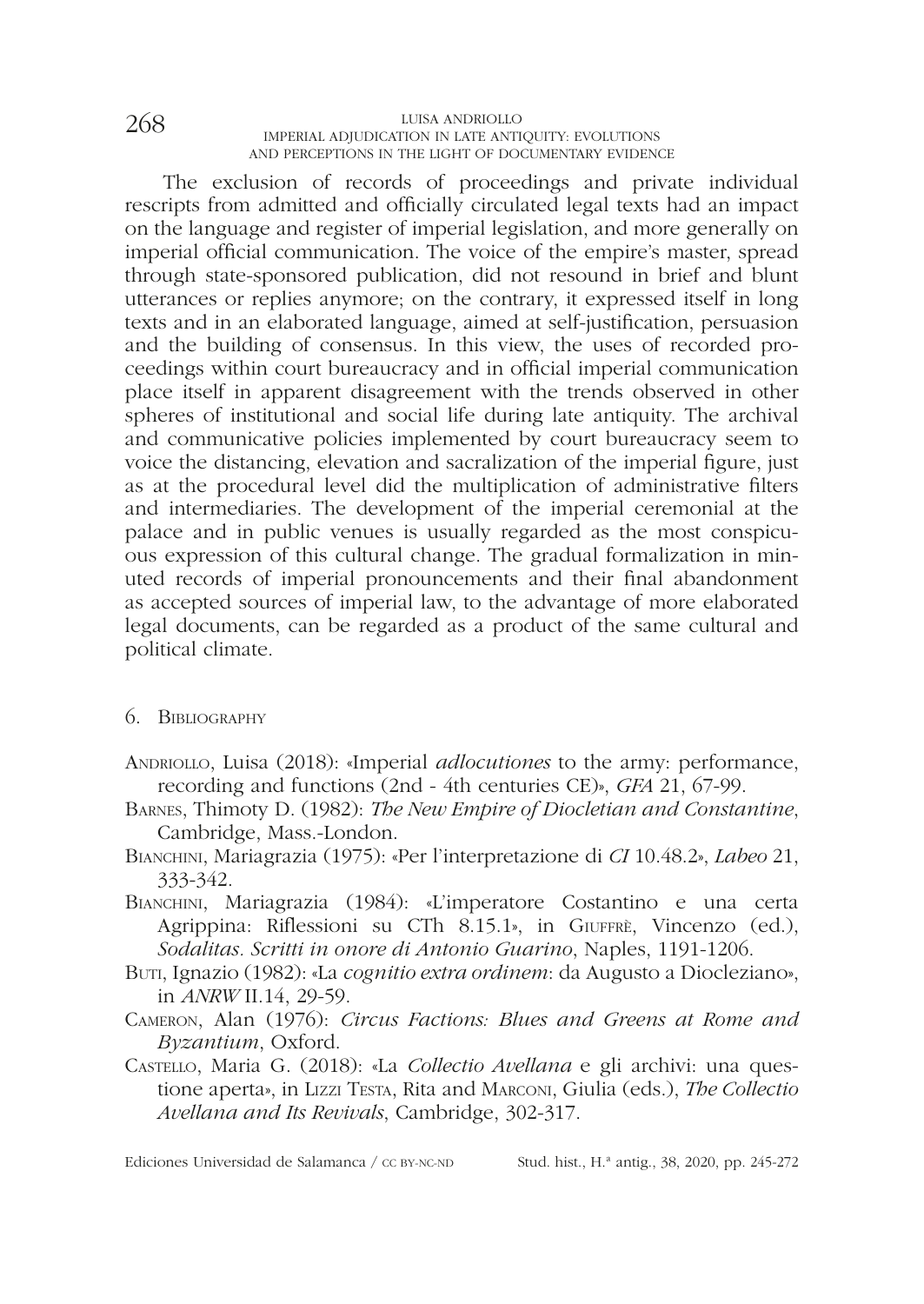Coles, Revel A. (1966): *Reports of Proceedings in Papyri*, Brussels.

- CONNOLLY, Serena (2010): «Constantine answers the veterans», in McGILL, Scott *et al.* (eds.), *From the Tetrarchs to the Theodosians. Later Roman History and Culture, 284-450 CE*, Cambridge-New York, 93-114.
- Corcoran, Simon (2000): *The Empire of the Tetrarchs: Imperial Pronouncements and Government AD 284-324*, Oxford.
- Corcoran, Simon (2006): «Emperor and Citizen in the Era of Constantine», in Hartley, Elizabeth *et al*. (eds.), *Constantine the Great: York's Roman Emperor*, London, 41-51.
- Corcoran, Simon (2018): «Less of the same? Continuity and change in the offcial epigraphy of the late Empire», *Travaux et Mémoires* 22/2, 3-27.
- Coriat, Jean-Pierre (1997): *Le prince législateur. La technique législative des Sévères et les méthodes de création du droit impérial à la fn du Principat*, Rome.
- Coriat, Jean-Pierre (2016): «L'empereur juge et son tribunal à la fn di Principat: Un essai de synthèse», in HAENSCH (2016), 41-61.
- Delmaire, Roland (2012): «Du *Code Théodosien* au *Code Justinien*. L'adaptation des lois anciennes à des situations nouvelles», in Crogiez-PéTREQUIN, Sylvie and JAILLETTE, Pierre (eds.), Société, économie, admi*nistration dans le Code Théodosien*, Villeneuve d'Ascq, 165-182.
- Dillon, John N. (2012): *The Justice of Constantin. Law, Communication, and Control*, Ann Arbor.
- Drake, Harold (2015): «Speaking of Power: Christian Redefnition of the Imperial Role in the Fourth Century», in WIENAND, JOHANNES (ed.), *Contested Monarchy. Integrating the Roman Empire in the Fourth Century AD* (Oxford), 291-308.
- Dvornik, Francis (1951): «Emperors, Popes and General Councils», *DOP* 6, 3-23.
- Färber, Roland (2014): *Römische Gerichtsorte. Räumliche Dynamiken von Jurisdiktion im Imperium Romanum*, Munich.
- Feissel, Denis (2009): «Les actes de l'état impérial dans l'épigraphie tardive (324-610): prolégomènes à un inventaire», in Haensch, Rudolf (ed.), *Selbstdarstellung und Kommunikation. Die Veröffentlichung staatlicher Urkunden auf Stein und Bronze in der Römischen Welt*, Munich, 97-128 [reprinted in Feissel (2010), 43-68].
- Feissel, Denis (2004): «Pétitions aux empereurs et formes du rescrit dans les sources documentaires du IVe au VIe siècle», in Feissel and Gascou (2004), 33-49 [reprinted in Feissel (2010), 363-384].
- Feissel, Denis (2010): *Documentation, droit, diplomatique de l'empire romain tardif*, Paris.
- Feissel, Denis and Gascou, Jean (eds.) (2004): *La pétition à Byzance*, Paris.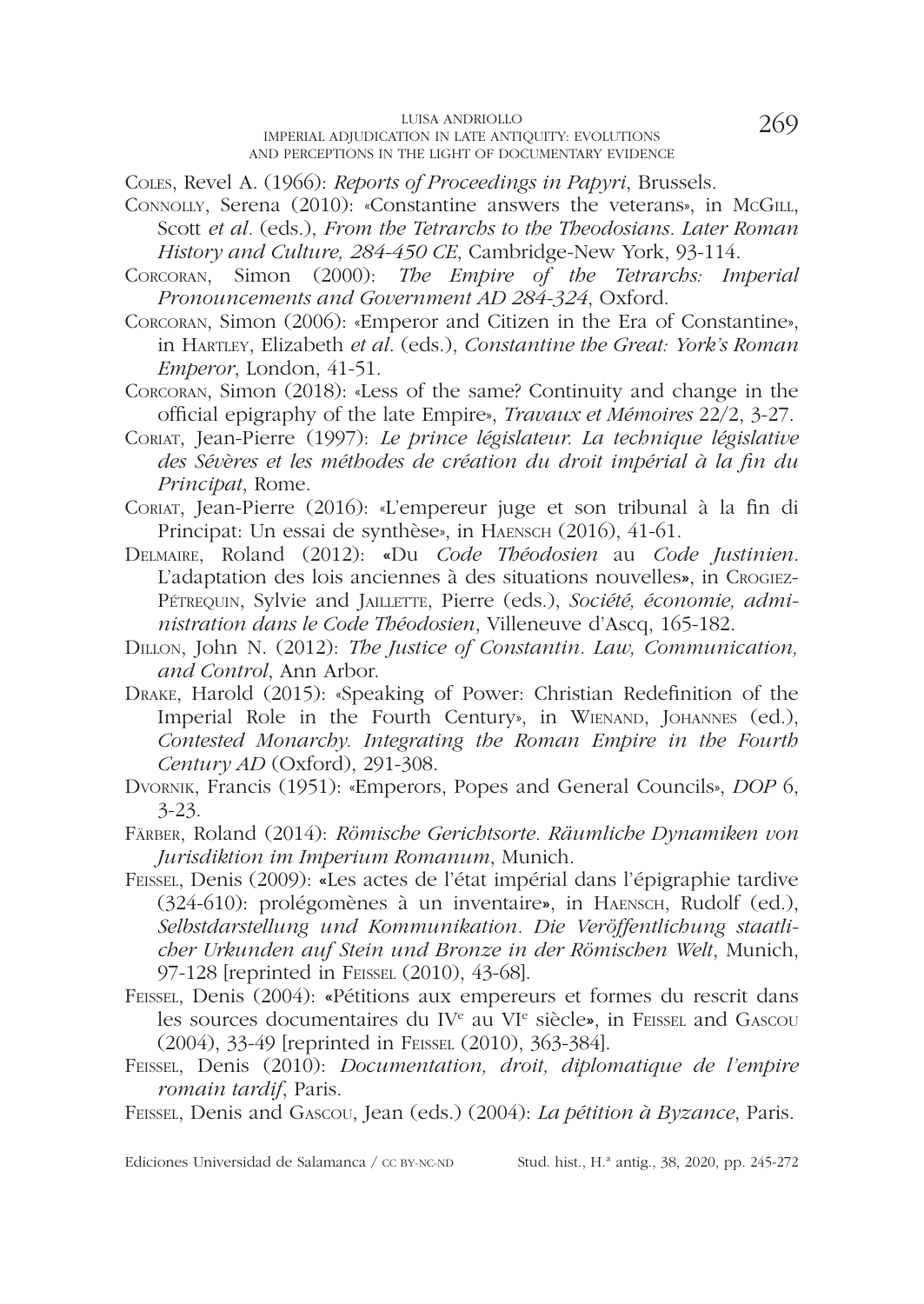- Gaudemet, Jean (1979): *La formation du droit séculier et du droit de l'Église aux IVe et Ve siècles*, 2e édition, Paris.
- Graumann, Thomas (2018): «Documents, Acts and Archival Habits in Early Christian Church Councils: A Case Study», in Bausi, Alberto *et al.* (eds.), *Manuscripts and Archives: Comparative Views on Record-Keeping*, Berlin-Boston, 273-294.
- Haensch, Rudolf (2007): «Apokrimata und Authentica. Dokumente römischer Herrschaft in der Sicht der Untertanen», in Haensch, Rudolf and Heinrichs, Johannes (eds.), *Herrschen und Verwalten. Der Alltag der römischen Administration in der Hohen Kaiserzeit*, Köln, 213-233.
- Haensch, Rudolf (2008): «Des empereurs et des gouverneurs débordés. À propos des lettres d'Hadrien aux technites dionysiaques récemment publiées», *CCG* 19, 177-186.
- Haensch, Rudolf (ed.) (2016): *Recht haben und Recht bekommen im Imperium Romanum. Das Gerichtswesen der Römischen Kaiserzeit und seine dokumentarische Evidenz*, Warsaw.
- Harries, Jill (1999): *Law and Empire in Late Antiquity*, Oxford.
- Hauken, Tor (1998): *Petition and Response; An Epigraphic Study of Petitions to Roman Emperors 181-249*, Bergen.
- Honoré, Tony (1994): *Emperors and Lawyers*. *Second edition. Completely Revised. With a Palingenesia of Third-Century Imperial Rescripts 193- 305 A.D.*, Oxford.
- Honoré, Tony (1998): *Law in the Crisis of Empire, 379-455 AD. The Theodosian Dynasty and Its Quaestors*, Oxford.
- HURLET, Frédéric (2016): «Les origines de la juridiction impériale: Imperator Caesar Augustus iudex», in Haensch (2016), 5-39.
- Kaygusuz, Ismail (1987): «Neue Inschriften aus Ainos (Enez)», *EA* 8, 65-70.
- Kelly, Christopher (2004): *Ruling the Later Roman Empire*, Cambridge, Mass. and London.
- Kelly, John M. (1957): *Princeps iudex. Eine Untersuchung zur Entwicklung und zu den Grundlagen der kaiserlichen Gerichtsbarkeit*, Weimar.
- Mantovani, Dario (2015): Review of Wankerl (2009), *ZRG* 132, 654-662.
- Mathisen, Ralph W. (2004): «*Adnotatio* and *Petitio*: The Emperor's Favor and Special Exceptions in the Early Byzantine Empire», in Feissel and Gascou (2004), 23-32.
- Matthews, John F. (2000): *Laying Down the Law. A Study of the Theodosian Code*, New Haven-London.
- McEvoy, Meaghan (2013): *Child Emperor Rule in the Late Roman West, AD 367-455*, Oxford.
- Millar, Fergus (1977): *The Emperor in the Roman World (31 BC AD 337)*, London.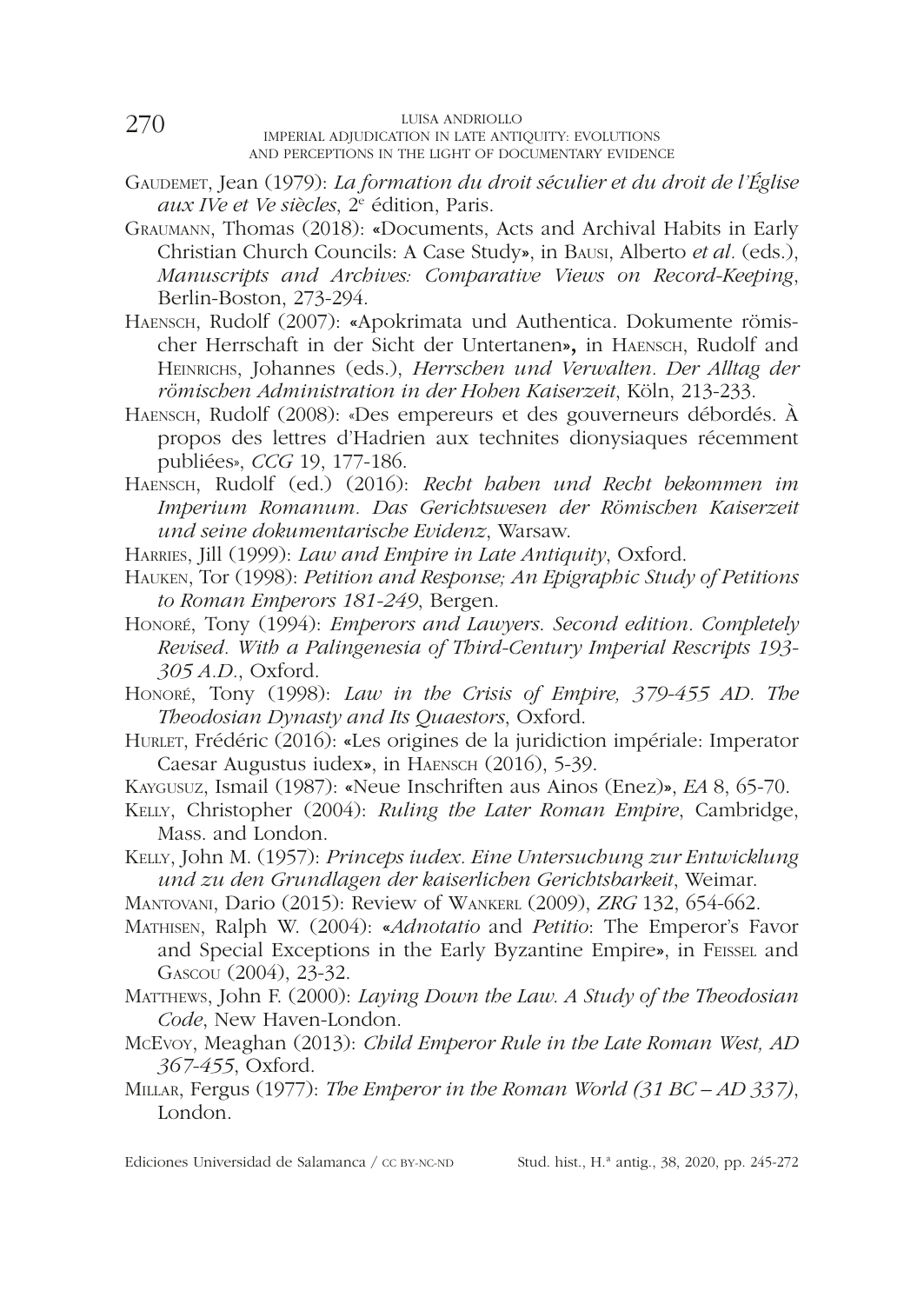- Millar, Fergus (2006): *A Greek Roman Empire. Power and belief under Theodosius II, 408-450*. Berkeley-Los Angeles-London, 2006.
- Miller, David J. D. and Sarris, Peter (2018): *The Novels of Justinian. A Complete Annotated English Translation*, Cambridge.
- Moffatt, Anne and Tall, Maxeme (2012): *Constantine Porphyrogennetos. The Book of Ceremonies*, Canberra.
- Moreno Resano, Esteban (2003): «La acepción de *interlocutio* en derecho romano», *RIDA* 50, 249-286.
- Moreno Resano, Esteban (2008): «Las 'interlocutiones' imperiales: origen y evolución», *Index* 36, 461-490.
- Mourgues, Jean-Louis (1998): «Forme diplomatique et pratique institutionnelle des *commentarii augustorum*», in *La mémoire perdue. Recherches sur l'administration romaine*, Rome, 123-197.
- Nörr, Dieter (1983): «Zu einem fast vergessenen Konstitutionentyp: *interloqui de plano*», in *Studi in onore di Cesare Sanflippo III*, Milan, 521- 543.
- Peachin, Michael (1996): *Iudex vice Caesaris. Deputy Emperors and the Administration of Justice during the Principate*, Stuttgart.
- Pergami, Federico (2000): *L'appello nella legislazione del tardo impero*, Milan.
- Riedlberger, Peter (2020): *Prolegomena zu den spätantiken Konstitutionen*, Stuttgart-Bad Cannstatt.
- Rizzi, Mariagrazia (2012): *Imperator cognoscens decrevit. Profli e contenuti dell'attività giudiziaria imperiale in età classica*, Milan.
- Rolfe, John C. (1950): *Ammianus Marcellinus*. *History, Vol. I*, Cambridge, MA.
- Schamp, Jacques (2006): *Jean le Lydien. Des Magistratures de l'état romain. Tome II*, Paris.
- Schwartz, Eduard (1933-1935): *Acta conciliorum oecumenicorum. Tomus alter* (6 voll.), Berlin-Lipsia.
- Sirks, Adriaan J. B. (2007): *The Theodosian Code. A Study*, Friedrichsdorf.
- Stolte, Bernard (2003): «Jurisdiction and the representation of power, or the Emperor on circuit», in De Blois, Lukas *et al.* (eds.), *The Representation and Perception of Roman Imperial Power*, Amsterdam, 261-268.
- TEITLER, Hans C. (1985): *Notarii and exceptores: An Inquiry on the Role and Signifcance of Shorthand Writers in the Imperial and Ecclesiastical Bureaucracy of the Roman Empire (from the Early Principate to c. 450 AD)*, Amsterdam.
- Tuori, Kaius (2016): *The Emperor of Law. The Emergence of Roman Imperial Adjudication*. Oxford.
- VOLTERRA, Edoardo (1971): «Il problema del testo nelle costituzioni imperiali», in *La critica del testo II*, Florence, 821-1097.